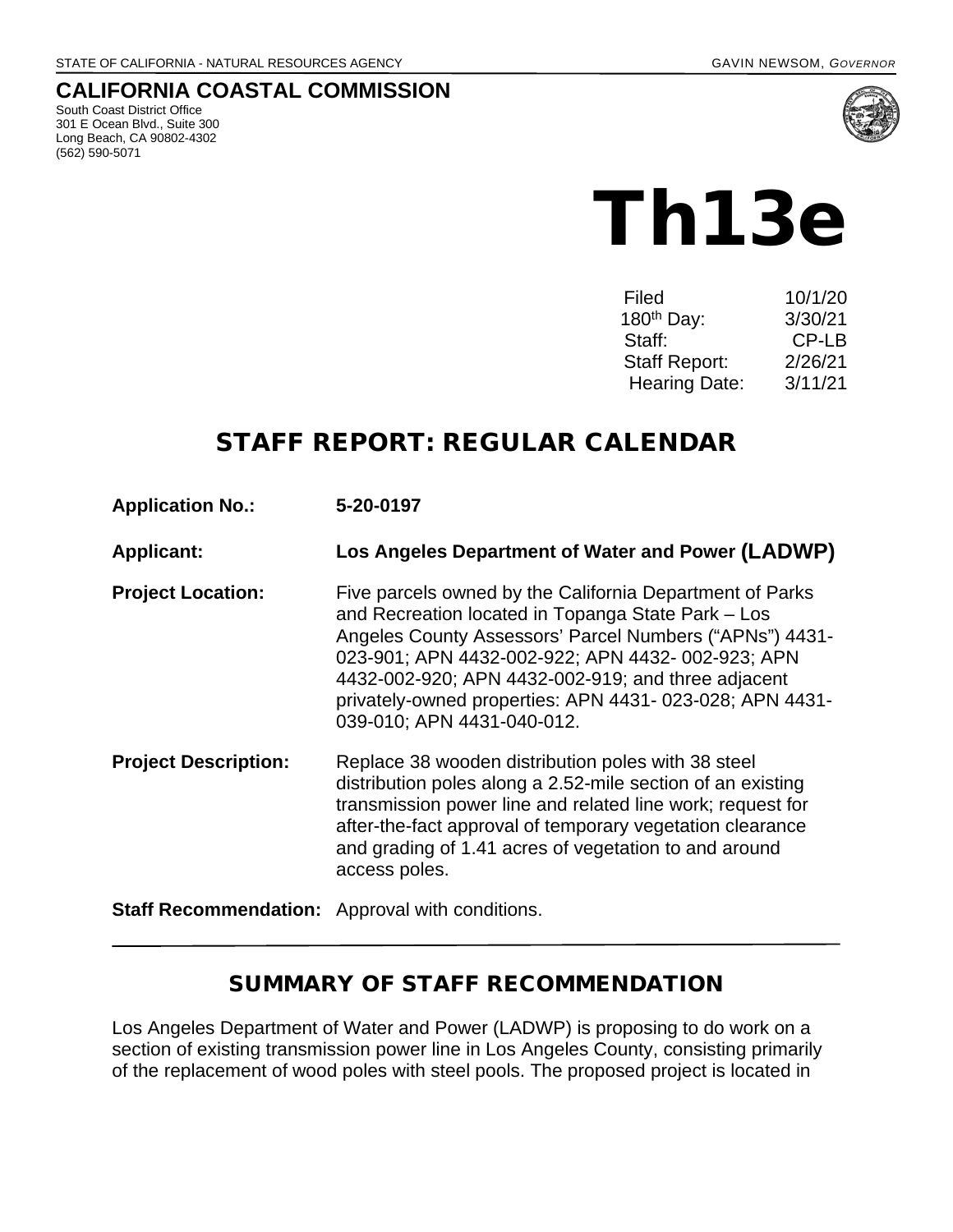Topanga State Park and three adjacent privately-owned properties, in the Santa Monica Mountain Range. The standard of review for the project is Chapter 3 of the Coastal Act.

The proposed project is part of LADWP's system-wide effort to enhance utility line safety and reliability, particularly related to wildfires and high-wind events. The California Public Utilities Commission (CPUC) designated the area of Topanga State Park as a Tier 2 High-Fire Threat District and recommended that the poles be replaced by January 1, 2020 to reduce the threat of wildfire caused by power lines.

In March 2019, without a permit, the applicant removed native vegetation on the Temescal Ridge Fire Road (fire road), including environmentally sensitive habitat area (ESHA), cleared new access paths from the fire road to the existing wooden distribution poles, which removed native vegetation, including ESHA, and placed fill from project activities into berms on the sides of the existing fire road, which resulted in water quality impacts due to soil spillover into the local watershed. In total, the unpermitted activities impacted 9.15 acres of native habitat within the coastal zone. The impacted area also includes approximately 2.72 acres of Braunton's milk-vetch (BMV) habitat. Included in that 2.72 acres is 1.61 acres of federally listed critical habit for the BMV. LADWP stopped the unpermitted work after the Commission's Enforcement staff sent a notice of violation. LADWP had completed unpermitted grading and vegetation clearance, but had not yet replaced any distribution poles.

Staff worked closely with LADWP to reach a resolution of these matters and proposed such resolution to the Commission for approval at the November 4, 2020 Commission meeting. After a public hearing on the matter, the Commission issued Consent Cease and Desist Order No. CCC-20-CD-03 and Consent Restoration Order No. CCC-20-RO-02 as proposed by staff to resolve Coastal Act violations that occurred on the project site. Under the terms of the Consent Orders, LADWP has agreed to resolve Coastal Act violations - including resolving monetary claims under the Coastal Act - by, amongst other things, restoring the areas subject to the unpermitted development and providing habitat restoration work and funding that will directly benefit habitat on and in the vicinity of the site. LADWP also agreed to obtain a Coastal Development Permit (CDP) for the pole replacement work.

The applicant now proposes to complete the pole replacement project. The proposed development in the coastal zone primarily involves removing 38 existing wooden distribution poles and replacing them with 38 steel distribution poles. In order to minimize impacts to sensitive habitat, the applicant will use helicopters to replace the poles and crews will access the pole sites from the existing fire road on foot. The main concern with the proposed development is the potential impacts to sensitive vegetation that qualifies as ESHA, including Braunton's milk-vetch, coastal sage scrub and coastal chaparral. The development will result in some temporary impacts to ESHA (primarily relating to vegetation clearance necessary to access and conduct work in the vicinity of the existing and new poles) and potential permanent removal of ESHA where the new holes are to be dug for the steel poles.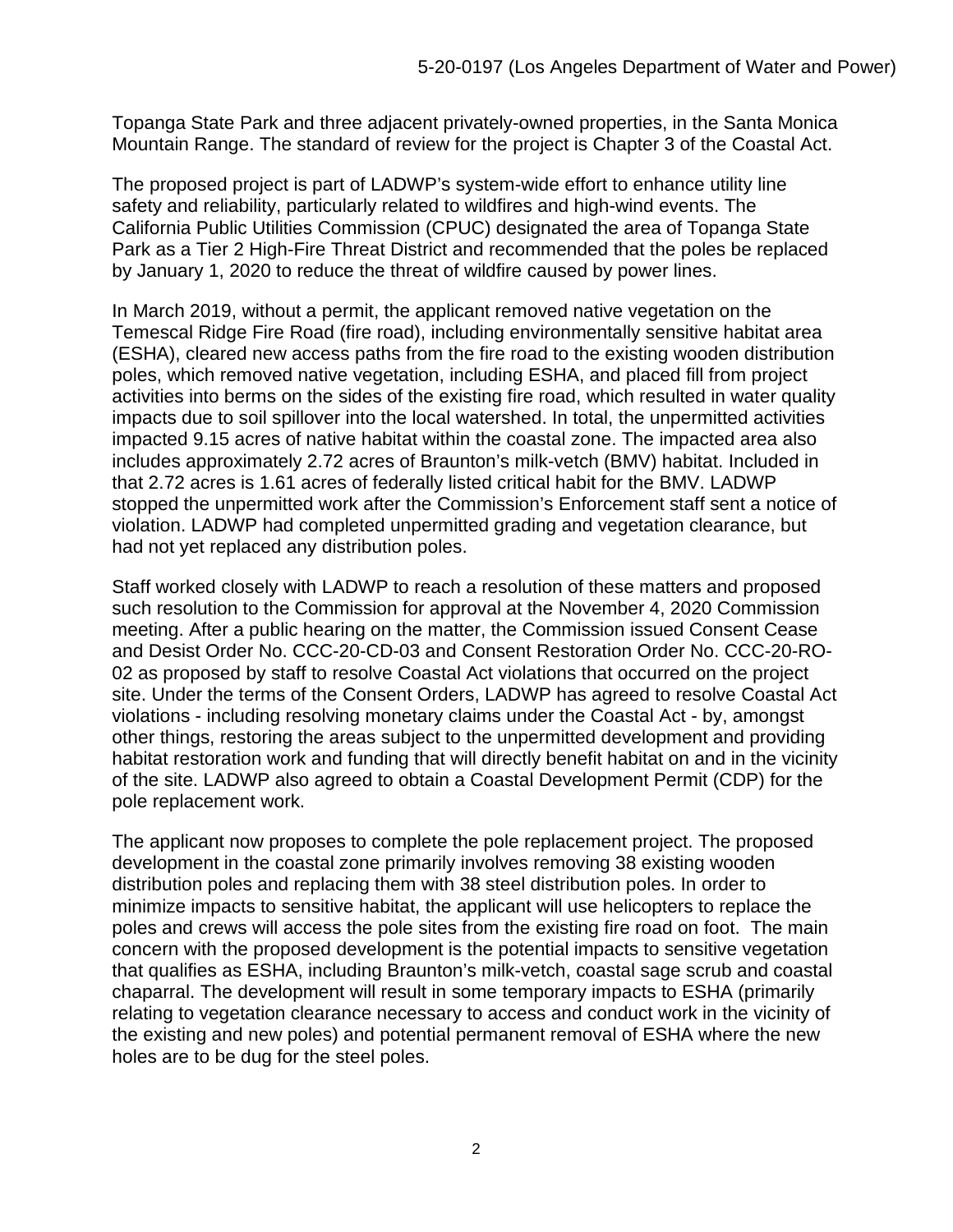The proposed project qualifies as a repair and maintenance project under the Coastal Act but nevertheless requires a CDP, because the project involves the clearing of more than 500 square feet (0.01 acres) of vegetation and would involve the removal of vegetation within an ESHA. In considering a permit application for a repair or maintenance project, the Commission's evaluation of such projects focuses on the proposed methods of repair and maintenance and does not extend to an evaluation of the underlying existing development's conformity with the Coastal Act.

Following completion of the pole replacement, the applicant will undertake restoration of the impacted habitat area as referenced in **Special Condition 1** which requires the applicant to submit a final restoration plan prior to issuance of this CDP. The applicant contends that no grading and no permanent impacts to ESHA are anticipated as a result of the construction activities, thus **Special Condition 1** requires the applicant to conduct pre- and post-construction vegetation surveys to document on-site vegetation. In addition, **Special Condition 1** requires the applicant to mitigate for any temporary impacts to ESHA at a 1:1 ratio and to mitigate for any permanent impacts to ESHA at a 3:1 mitigation ratio. If 3:1 mitigation is not feasible on site, then an in-lieu mitigation fee amounting to \$33,874 per acre shall be required. Additionally, since Braunton's milkvetch is a federally-listed endangered species, **Special Condition 1** requires the applicant to mitigate for any future impacts to individual specimens of Braunton's milkvetch at a 10:1 ratio with replacement specimen plantings of Braunton's milk vetch. Furthermore, **Special Condition 2** requires a biological observer to be present during construction activities and **Special Condition 3** requires bird nesting surveys prior to construction activities during bird nesting season.

The proposed pole replacement project has the potential to adversely impact native habitat and water quality. To ensure that impacts to habitat and water quality are minimized, **Special Condition 4** requires the applicant to adhere to construction best management practices, including erosion control measures and capturing any treated wood debris.

Since the proposed development will take place on public and private lands, **Special Condition 5** requires the applicant to obtain written permission from the landowners for the proposed development, prior to the commencement of any construction activities.

Commission staff recommends that the Commission **APPROVE** CDP application 5-20- 0197, as conditioned. The motion is on page 5.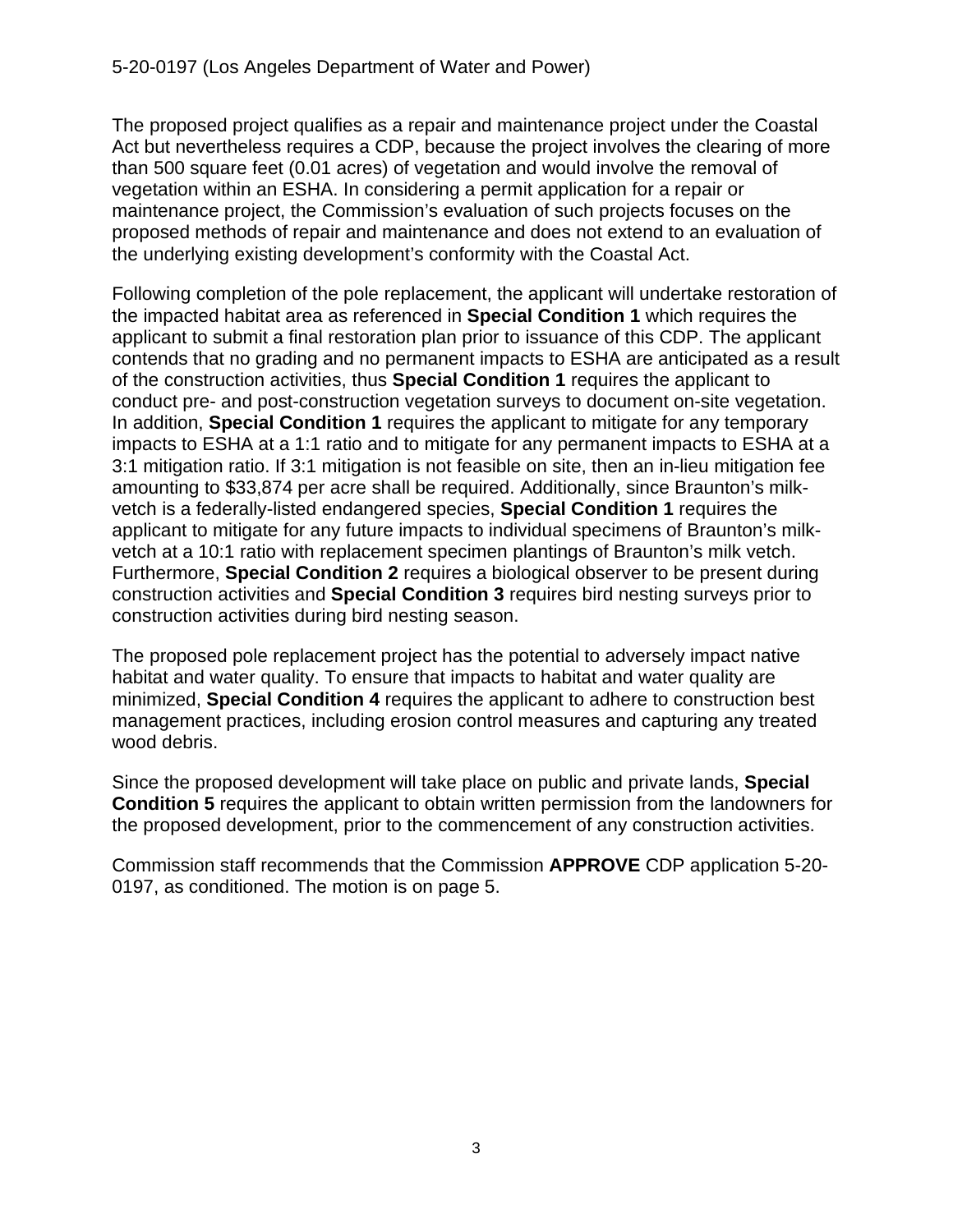# Table of Contents

| B. Permit Authority, Extraordinary Methods of Repair and Maintenance 13<br>C. Environmentally Sensitive Habitat Area and Biological Resources 15 |  |
|--------------------------------------------------------------------------------------------------------------------------------------------------|--|
|                                                                                                                                                  |  |
|                                                                                                                                                  |  |
| APPENDIX A - SUBSTANTIVE FILE DOCUMENTS  28                                                                                                      |  |

## **EXHIBITS**

[Exhibit 1 – Vicinity Map and Project Location](https://documents.coastal.ca.gov/reports/2021/3/Th13e/Th13e-3-2021-exhibits.pdf)

[Exhibit 2 – Site Photographs](https://documents.coastal.ca.gov/reports/2021/3/Th13e/Th13e-3-2021-exhibits.pdf) 

Exhibit 3 – Map of Alternative 1 [of the Alternatives Analysis Submitted by the Applicant](https://documents.coastal.ca.gov/reports/2021/3/Th13e/Th13e-3-2021-exhibits.pdf)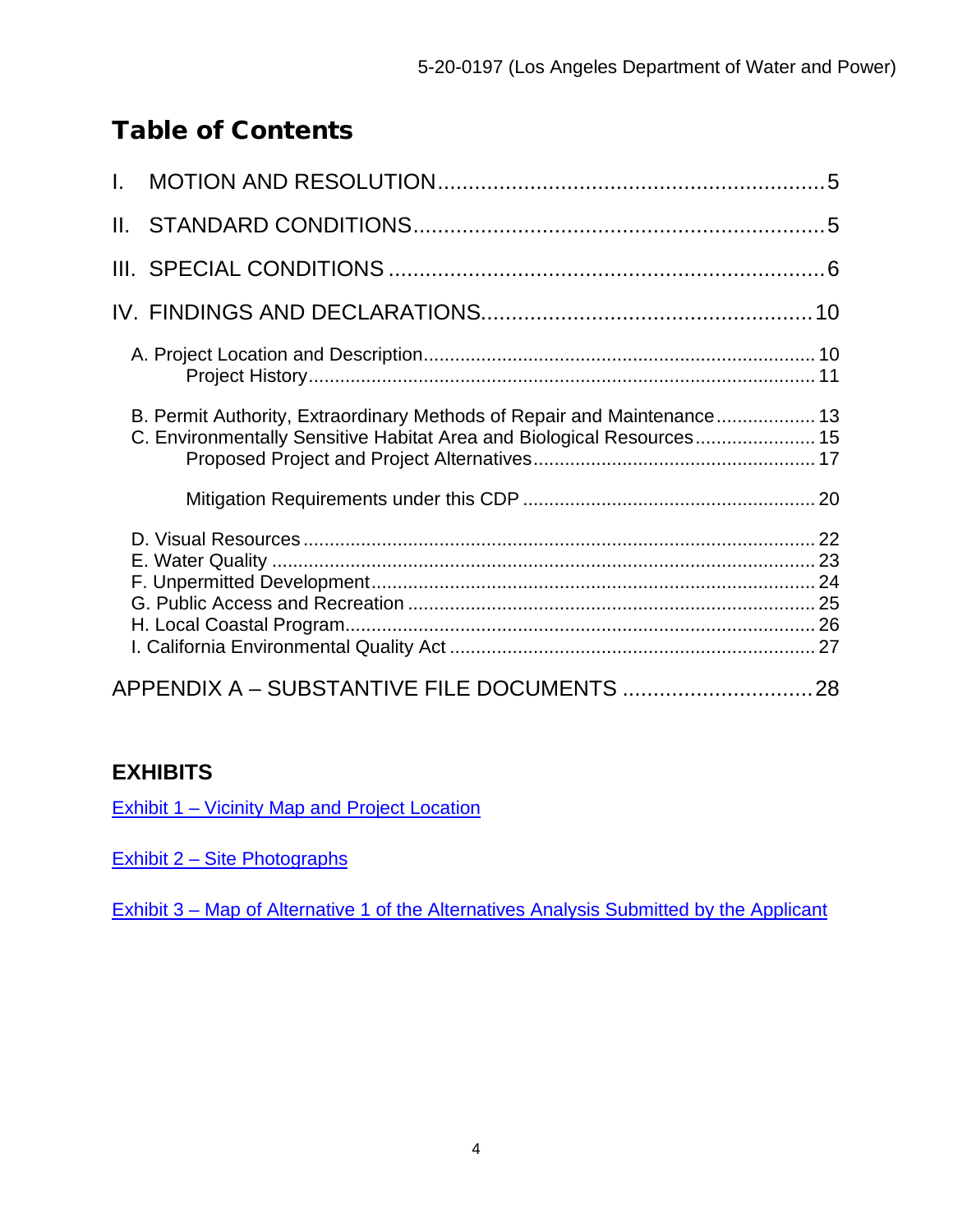# <span id="page-4-0"></span>**I. MOTION AND RESOLUTION**

#### **Motion:**

I move that the Commission **approve** Coastal Development Permit No. 5-20-0197 pursuant to the staff recommendation.

#### **Staff Recommendation of Approval:**

Staff recommends a **YES** vote. Passage of this motion will result in approval of the permit as conditioned and adoption of the following resolution and findings. The motion passes only by affirmative vote of a majority of the Commissioners present.

#### **Resolution to Approve the Permit:**

The Commission hereby approves a coastal development permit for the proposed development and adopts the findings set forth below on grounds that the development as conditioned will be in conformity with the policies of Chapter 3 of the Coastal Act and will not prejudice the ability of the local government having jurisdiction over the area to prepare a Local Coastal Program conforming to the provisions of Chapter 3. Approval of the permit complies with the California Environmental Quality Act because either 1) feasible mitigation measures and/or alternatives have been incorporated to substantially lessen any significant adverse effects of the development on the environment, or 2) there are no further feasible mitigation measures or alternatives that would substantially lessen any significant adverse impacts of the development on the environment.

# <span id="page-4-1"></span>**II. STANDARD CONDITIONS**

- **1. Notice of Receipt and Acknowledgment**. The permit is not valid and development shall not commence until a copy of the permit, signed by the applicant or authorized agent, acknowledging receipt of the permit and acceptance of the terms and conditions, is returned to the Commission office.
- **2. Expiration**. If development has not commenced, the permit will expire two years from the date on which the Commission voted on the application. Development shall be pursued in a diligent manner and completed in a reasonable period of time. Application for extension of the permit must be made prior to the expiration date.
- **3. Interpretation**. Any questions of intent or interpretation of any condition will be resolved by the Executive Director or the Commission.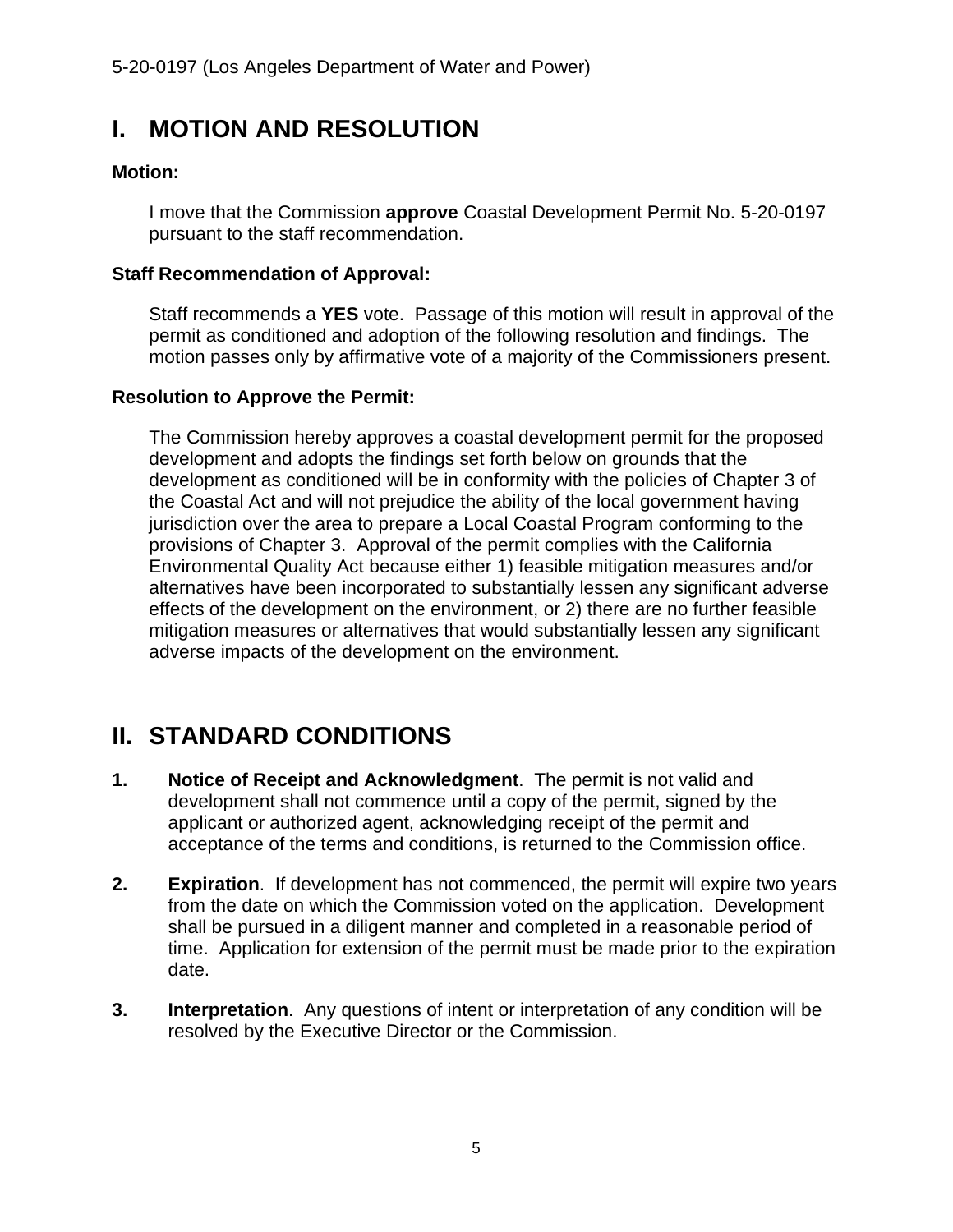- **4. Assignment**. The permit may be assigned to any qualified person, provided assignee files with the Commission an affidavit accepting all terms and conditions of the permit.
- **5. Terms and Conditions Run with the Land**. These terms and conditions shall be perpetual, and it is the intention of the Commission and the applicant to bind all future owners and possessors of the subject property to the terms and conditions.

# <span id="page-5-0"></span>**III. SPECIAL CONDITIONS**

- **1. Mitigation for Temporary and Permanent Impacts to ESHA.** PRIOR TO THE ISSUANCE OF THE COASTAL DEVELOPMENT PERMIT, the applicant shall submit to the Executive Director for review and written approval, a final detailed restoration plan for restoration of the project site to pre-construction conditions, including a plan to restore and monitor temporarily disturbed ESHA and any permanent impacts to ESHA, including but not limited to, Braunton's milk-vetch, coastal sage scrub, and coastal chaparral.
	- **A.** The applicant shall submit a description of the vegetation survey methods it will implement to identify ESHA (including, but not limited to, Braunton's milkvetch, coastal sage scrub, and chaparral habitat) that may be affected by project activities approved by this CDP. The proposed survey methods shall be consistent with protocols of the March 20, 2018 California Department of Fish and Wildlife Protocols for Surveying and Evaluating Impacts to Special Status Native Plant Populations and Natural Communities, except as modified below:
		- a. The biologists shall conduct pre-construction vegetation surveys no later than thirty days prior to any ground disturbing activities at each work location. Surveys shall include photographs of the ESHA including coastal sage scrub, chaparral, and woodland habitat and any special status species in the project area.
		- b. The biologists shall identify the type and location of the EHSA and any sensitive species and shall show the locations on a detailed map in relation to areas slated to be affected by project activities.
		- c. Based on survey results, the biologists shall recommend any modifications at each of the project's proposed work locations that will avoid or minimize potential adverse effects to ESHA (e.g., relocating staging areas).
		- d. The applicant shall submit, for Executive Director review and approval, the survey results, the biologists' recommendations, and any proposed work location modifications that will avoid or minimize adverse effects to ESHA prior to construction.
		- e. Sixty days after construction activities have terminated, the applicant shall submit post-construction surveys that utilize the same survey methods as the pre-construction surveys.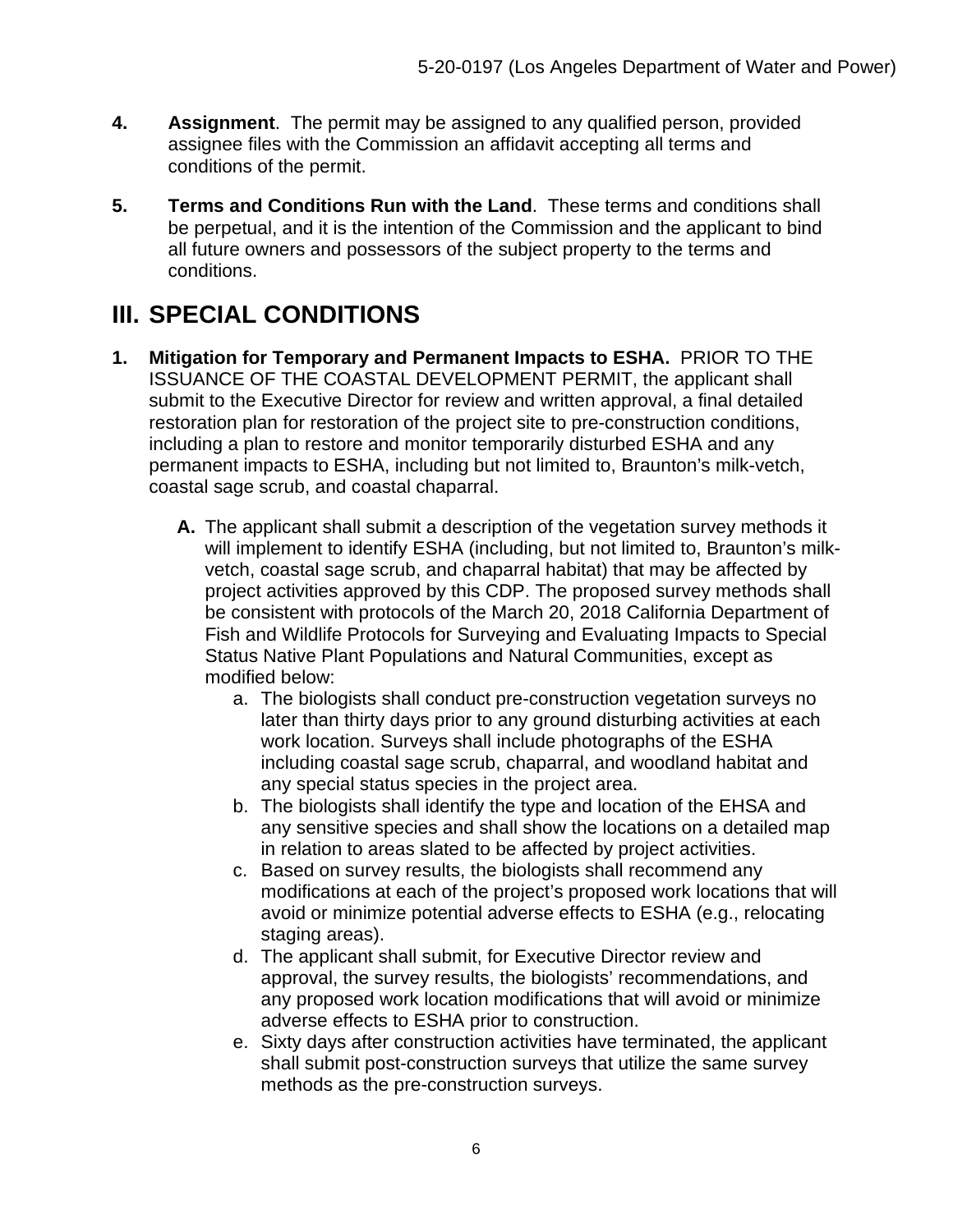- f. Any difference in vegetation (i.e., reduction of vegetation cover) of ESHA shall require restoration of any temporarily affected areas to their pre-construction condition at a 1:1 mitigation ratio as described in **Subsection B** below. If restoration is not possible, the impacts to ESHA shall be considered permanent and shall be mitigated at a minimum ratio of 3:1 as described in **Subsection C** below.
- **B. Temporary Impacts to ESHA.** Any temporary impacts to ESHA, including temporary use of the access paths (as authorized by this CDP), shall be mitigated at a 1:1 ratio. Said plan may be consistent with the final restoration plan submitted to the Coastal Commission to comply with the obligations of Consent Cease and Desist Order No. CCC-20-CD-03 and Consent Restoration Order No. CCC-20-RO-02, requiring complete restoration of vegetation in the coastal zone to pre-development conditions.

#### **C. Permanent impacts to ESHA.**

- a. Any future permanent impacts to ESHA, including coastal sage scrub and chaparral, shall be mitigated on site at 3:1 ratio. If 3:1 is not feasible on site, then an in-lieu mitigation fee amounting to \$33,874 per acre is required.
- b. New poles shall not be sited where Braunton's milk-vetch (BMV) species exist, as that would result in permanent impacts to ESHA. If it is not feasible to avoid impacts to BMV, the BMV shall be relocated on site. Any permanent impacts to any individual specimens of BMV, including removal, replacement, or relocation, shall be mitigated at a 10:1 ratio with replacement BMV specimen plantings.

The applicant shall undertake development in accordance with the approved final plan. Any changes to the restoration plan shall require an amendment to this CDP, or a new CDP, unless the Executive Director determines that no amendment is legally required.

**2. On-Site Biological Observer.** The project biologist(s) shall be present at active project work sites during all project construction activities involving vegetation clearing, pole replacement and the use of any helicopters, trucks or heavy equipment. The biologist shall perform daily surveys of the project site(s) prior to the start of work to check for the presence of sensitive wildlife species. If a sensitive species is detected during one of these daily surveys, project activities shall not commence until the individual or group has left the area. During project activities, the biological observer shall monitor for the presence of sensitive wildlife in or near the project area. At project sites or in situations where a single observer cannot reasonably provide coverage of the entire active work area, additional observers shall be provided. The observer(s) shall have the appropriate safety and monitoring equipment adequate to conduct their activities. For monitoring purposes, the observer(s) shall establish an avoidance zone that encompasses the entire active work site and no less than a 25-foot buffer around the work site, where applicable. The observer(s) shall have the authority to temporarily halt any project activity that could result in harm to a sensitive species entering within the avoidance zone, and to suspend those activities until the animal has left the area. The biological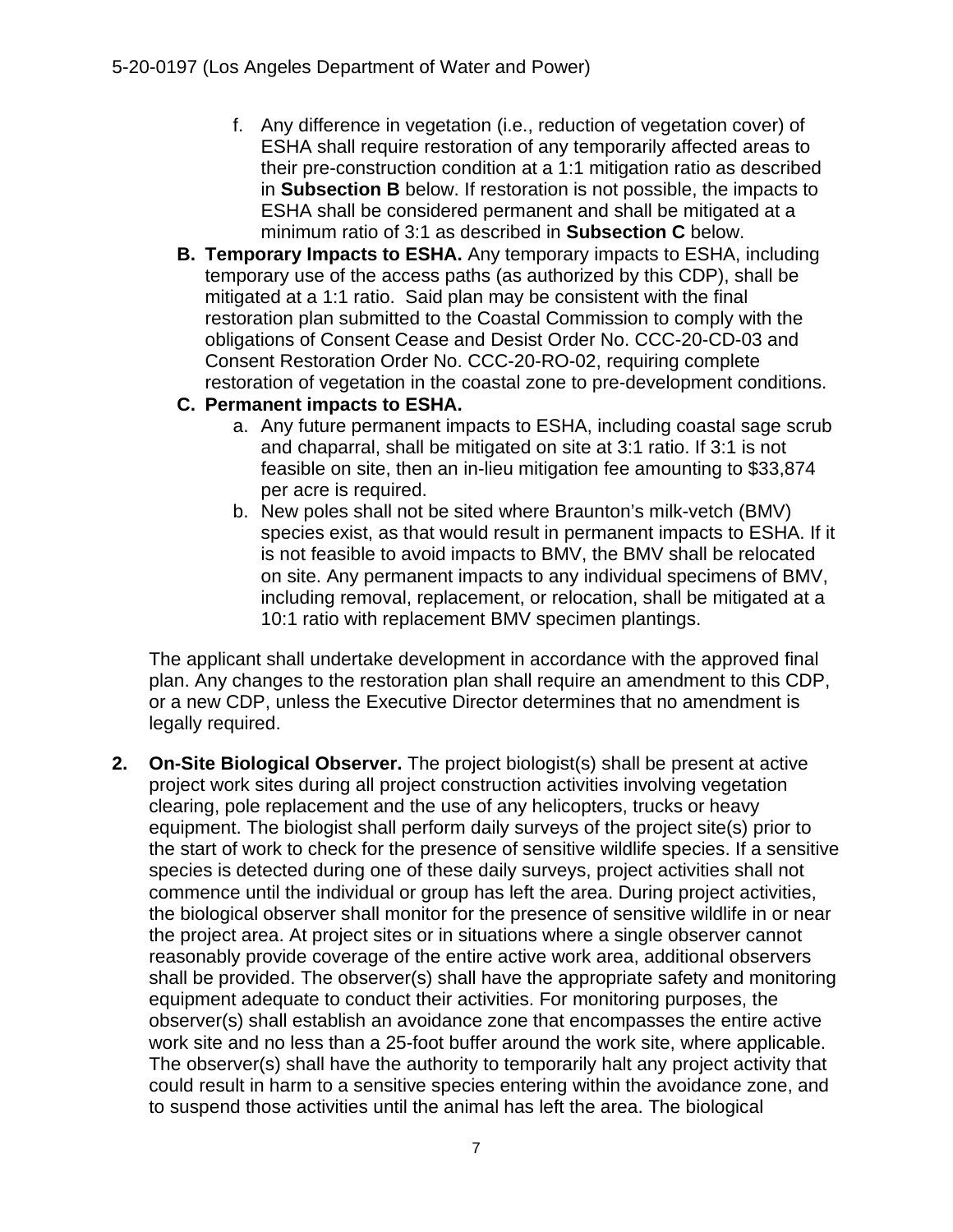observer shall ensure that new poles are sited to avoid any new impacts to ESHA. If new impacts to ESHA are not avoidable, the appropriate mitigation ratios shall apply, consistent with **Special Condition 1**.

**3. Timing of Construction and Bird Nesting Surveys.** By acceptance of this permit, the applicant agrees to avoid, to the maximum extent feasible, construction activities that generate noise greater than 60 dB(A) during bird nesting season at the project edge, from February 15th through September 15th. If project construction is necessary during the bird nesting season, a qualified biologist with experience in conducting bird nesting surveys shall conduct a minimum of one survey within 72 hours of initiating construction activities. Monthly surveys for nesting birds shall also be conducted during construction activities. If during preconstruction or monthly surveys, raptor nests are identified within 500 feet of the project site, or active nests of any bird species are identified within 300 feet, noise monitoring shall be conducted and construction activities shall not occur until a qualified biologist determines that the young have fledged, the nest has been abandoned, or noise monitoring indicates that noise levels remain below a 60 dB(A) equivalent continuous noise level at the location of the nest. If this level is exceeded, feasible noise attenuation measures shall be implemented to reduce noise levels at active nests to at or below 60 dB(A) (except as necessary for emergencies with written approval by the Executive Director of the Commission after consultation with the California Department of Fish and Wildlife and U.S. Fish and Wildlife).

The monitoring biologist shall halt construction activities if he or she determines that the construction activities may be disturbing or disrupting the nesting activities. The monitoring biologist shall make practicable recommendations to reduce the noise or disturbance in the vicinity of the active nests or birds. This may include recommendations such as (1) turning off vehicle engines and other equipment whenever possible to reduce noise, (2) installation of temporary sound barriers or sound blankets, and (3) utilizing alternative construction methods and technologies to reduce the noise of construction machinery. The monitoring biologist shall review and verify compliance with these avoidance boundaries and shall verify that the nesting effort has finished in a written report. Unrestricted construction activities may resume when the biologist confirms no active nests are found. Bird nesting surveys shall be provided to the Executive Director of the Commission and to the California Department of Fish and Wildlife and U.S. Fish and Wildlife offices within 72 hours of locating any nests.

- **4. Storage of Construction Materials, Mechanized Equipment and Removal of Construction Debris.** The applicant shall comply with the following construction related requirements:
	- A. No demolition or construction materials, debris, equipment or waste shall be placed or stored in any location where it may enter or impact sensitive habitat areas, streams, wetlands, receiving waters or a storm drain, or be subject to wave, wind, rain, or tidal erosion and dispersion.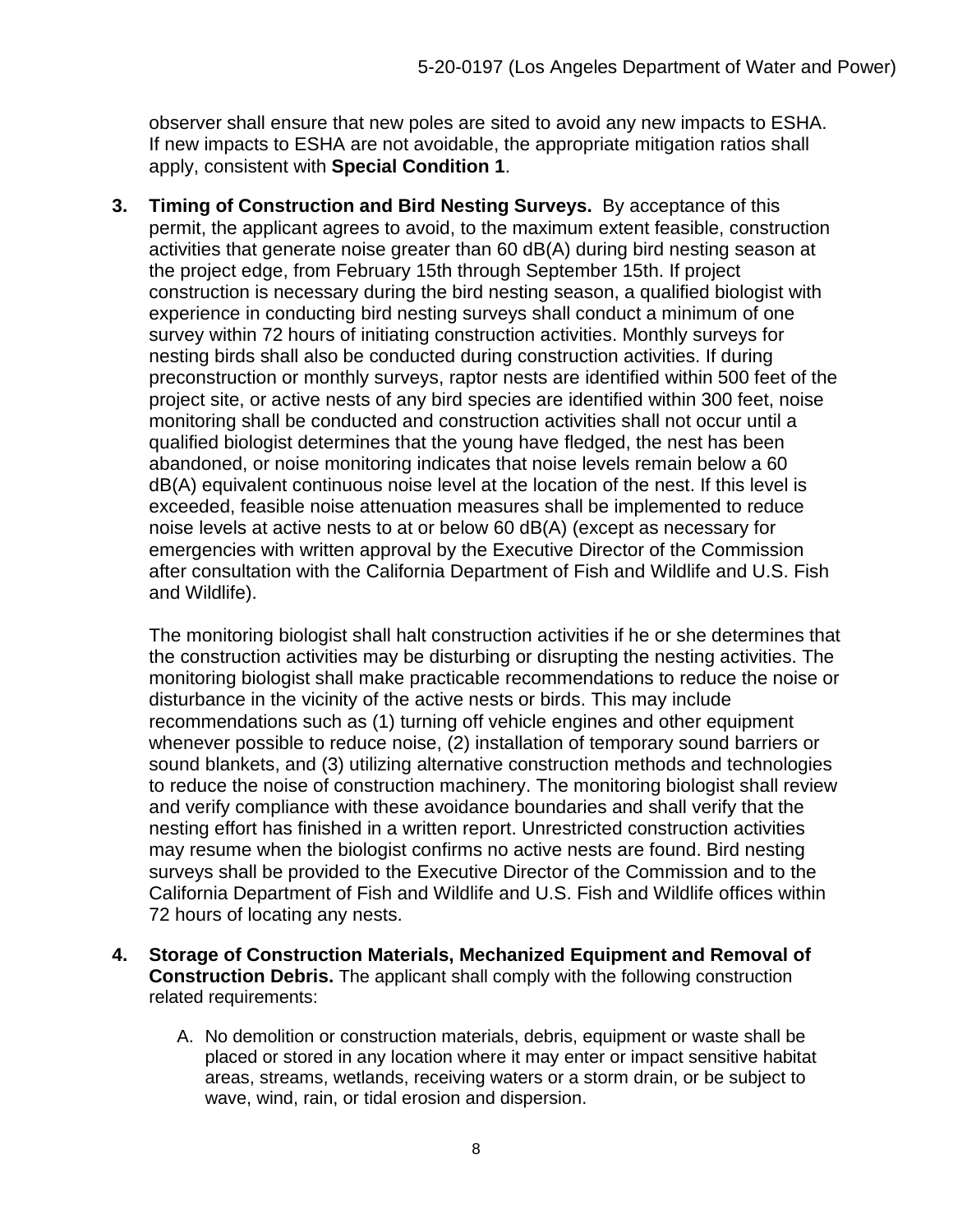- B. The permittees shall employ Best Management Practices (BMPs) to ensure that erosion is minimized and the sea is protected from sedimentation. Erosion control BMPs (such as mulch, soil binders, geotextile blankets or mats, or temporary seeding) shall be installed as needed to prevent soil from being transported by water or wind. Temporary BMPs shall be implemented to stabilize soil on graded or disturbed areas as soon as feasible during construction, where there is a potential for soil erosion to lead to discharge of sediment off-site or to coastal waters.
- C. The use of temporary erosion and sediment control products (such as fiber rolls, erosion control blankets, mulch control netting, and silt fences) that incorporate plastic netting shall be prohibited, to minimize wildlife entanglement and plastic debris pollution. Only 100% biodegradable (not photodegradable) natural fiber netting shall be allowed.
- D. To capture any treated wood debris and sawdust during pole removal, any debris and sawdust from the treated poles will need to be captured in-place, to the maximum extent feasible, during removal to prevent the degradation of water quality within the local watershed. All debris resulting from demolition or construction activities shall be removed from the project site within 24 hours of completion of the project.
- E. Demolition or construction debris and sediment shall be removed from work areas each day that demolition or construction occurs to prevent the accumulation of sediment and other debris that may be discharged into coastal waters.
- F. All trash and debris shall be disposed in the proper trash and recycling receptacles at the end of every construction day.
- G. The applicant shall provide adequate disposal facilities for solid waste, including excess concrete, produced during demolition or construction.
- H. Debris shall be disposed of at a legal disposal site or recycled at a recycling facility. If the disposal site is in the coastal zone, a CDP or an amendment to this permit shall be required before disposal can take place unless the Executive Director determines that no amendment or new permit is legally required.
- I. All stockpiles and construction materials shall be covered, enclosed on all sides, shall be located as far away as possible from drain inlets and any waterway, and shall not be stored in contact with the soil.
- J. Machinery and equipment shall be maintained and washed in confined areas specifically designed to control runoff. Thinners or solvents shall not be discharged into sanitary or storm sewer systems.
- K. The discharge of any hazardous materials into any receiving waters shall be prohibited.
- L. Spill prevention and control measures shall be implemented to ensure the proper handling and storage of petroleum products and other construction materials. Measures shall include a designated fueling and vehicle maintenance area with appropriate berms and protection to prevent any spillage of gasoline or related petroleum products or contact with runoff. The area shall be located as far away from the receiving waters and storm drain inlets as possible.
- M. Best Management Practices (BMPs) and Good Housekeeping Practices (GHPs) designed to prevent spillage and/or runoff of demolition or construction-related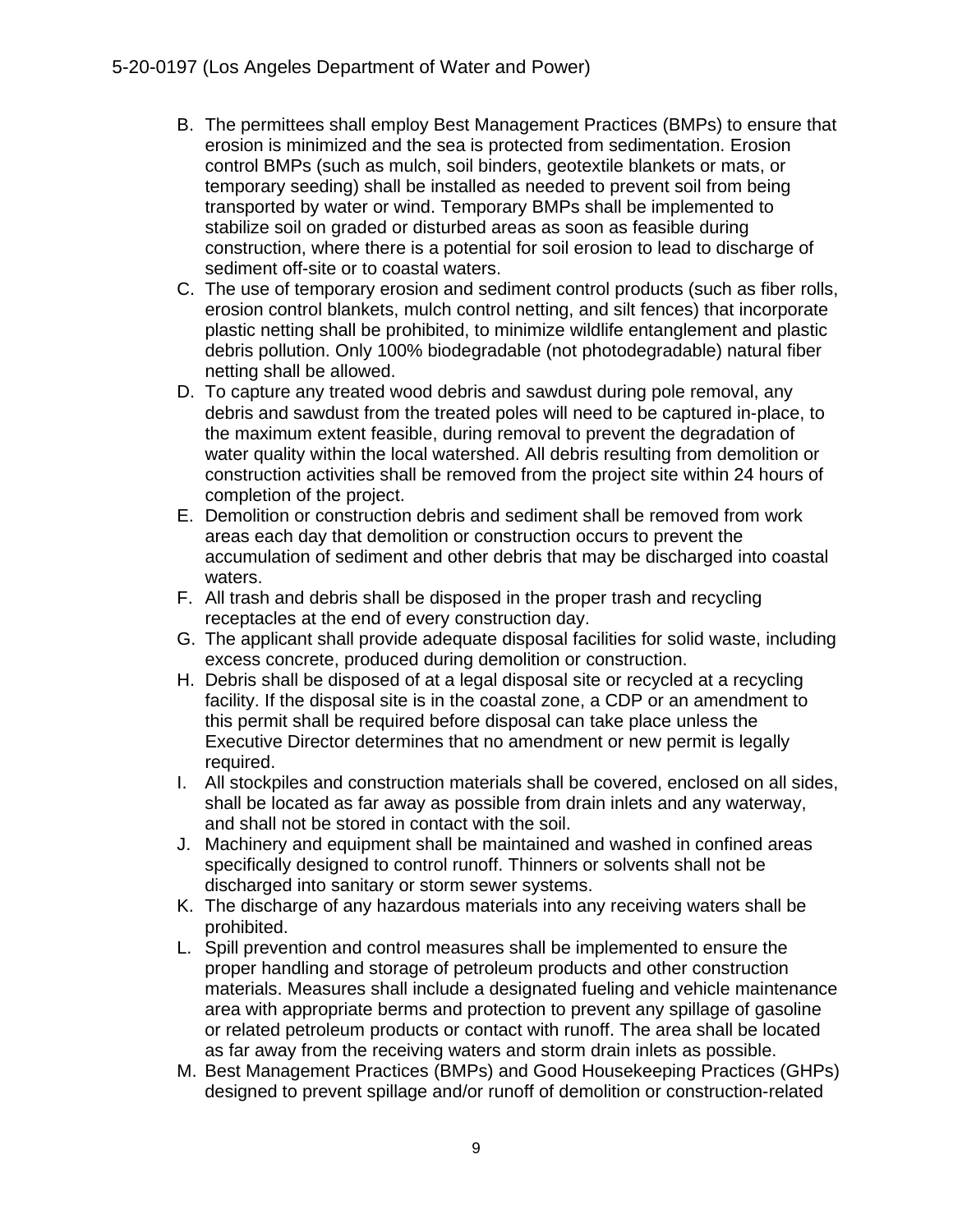materials, and to contain sediment or contaminants associated with demolition or construction activity, shall be implemented prior to the on-set of such activity

- N. All BMPs shall be maintained in a functional condition throughout the duration of construction activity
- **5. Permission from Landowners.** PRIOR TO THE COMMENCEMENT OF CONSTRUCTION ACTIVITIES, the applicant shall obtain written permission from the landowner(s) or land manager(s) for all of the parcels subject to this CDP for the proposed development. The applicant shall submit the written permissions to the Executive Director.

# <span id="page-9-0"></span>**IV. FINDINGS AND DECLARATIONS**

## <span id="page-9-1"></span>**A. Project Location and Description**

The project site is in the eastern portion of the Santa Monica Mountain range, inland of the Palisades Highlands community in Los Angeles County **[\(Exhibit 1\)](https://documents.coastal.ca.gov/reports/2021/3/Th13e/Th13e-3-2021-exhibits.pdf).** The project site is made up of eight separate parcels: five parcels owned by the California Department of Parks and Recreation, located entirely in Topanga State Park, and three adjacent privately-owned parcels.

The project site is located along Temescal Ridge Fire Road (fire road), which is a popular public access trail that allows visitors easy access to the Santa Monica Mountains and the Backbone Trail (a trail that allows visitors to traverse the Santa Monica Mountain range). The fire road is the main access road in the project area and maintenance of this road is typically conducted by the Los Angeles County Fire Department, Topanga State Parks, and by LADWP. The project site and the surrounding lands are large, unfragmented areas of native habitat that support a wealth of native plants and animals. The Commission has, in past actions, classified this area as environmentally sensitive habitat area (ESHA) and is described more in the Environmentally Sensitive Habitat Area and Biological Resources Section of this report. Additionally, Braunton's milk-vetch (BMV), a federally listed endangered species by the United States Fish and Wildlife Service (USFWS), is found in the project area. [1](#page-9-2)

In 2019, LADWP identified the area of Topanga State Park as a priority area for pole replacement due to changes by the CPUC designating the area as a Tier 2 High-Fire Threat District. [2](#page-9-3) According to CPUC recommendations, the replacement of poles was to be completed by January 1, 2020 (see GO 95, Rule  $18(A)(2)(ii)$ <sup>[3](#page-9-4)</sup> to mitigate the threat of fire. The current wooden poles in Topanga State Park were installed between 1935 and 1955 and are past their useful service life. The project's objective is to increase

<span id="page-9-2"></span><sup>1</sup> 16 U.S.C. Ch. 35 § 1531 et seq.; 50 C.F.R. 17.12(h) (listing).

<span id="page-9-3"></span><sup>2</sup> <https://ia.cpuc.ca.gov/firemap/>

<span id="page-9-4"></span><sup>3</sup> [https://www.cpuc.ca.gov/gos/GO95/go\\_95\\_rule\\_18.htm](https://www.cpuc.ca.gov/gos/GO95/go_95_rule_18.htm)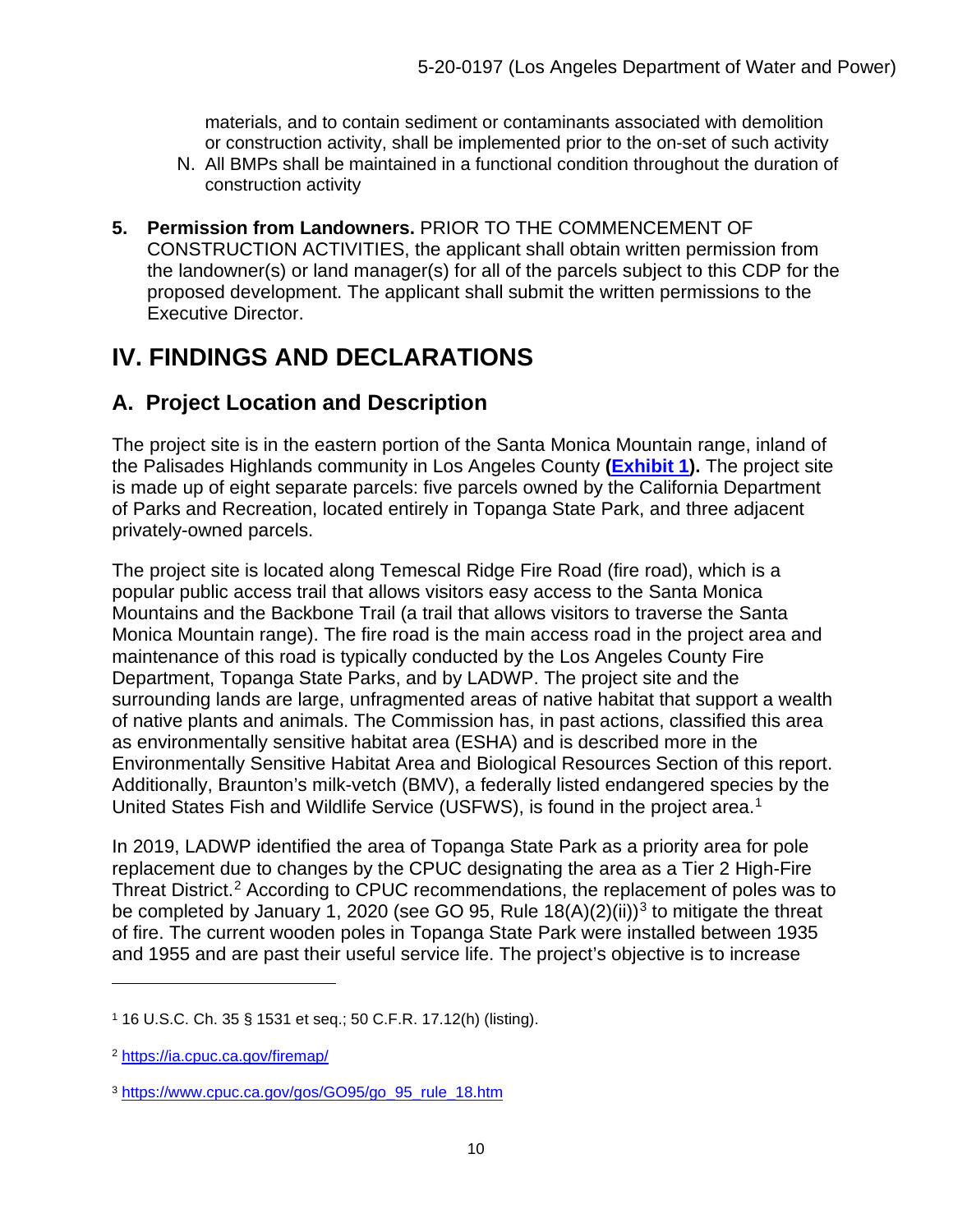power system reliability, provide service to the Pacific Palisades, and to increase fire safety within Topanga State Park and the neighboring residential communities including Pacific Palisades, Encino, and Tarzana.

LADWP proposes to fire-harden an existing utility line in the coastal zone by replacing 38 existing wooden poles with 38 steel poles. LADWP proposes to excavate a hole for each of the 38 new replacement poles using hand tools: a shovel (the shovel is 12' or 10' long), a digging bar and a tamp. Each hole will be approximately 9 feet deep and slightly bigger than 1-2 feet in diameter (the diameter of the new steel poles is 1-2 feet). Spoils from new pole excavations would be temporarily placed around the new poles for use in backfilling the hole of the adjacent removed wooden pole. Once the new hole has been dug, a helicopter will be used to deliver and set each new pole. Once each new pole has been installed, the existing 34.5 kV conductor wire would be moved onto the new pole. Then, the old wooden pole would be pulled out by helicopter and transported to the main construction staging yard, where it would be removed via truck to an authorized facility for recycling or disposal outside the coastal zone. In some cases, the existing conductor wire has deteriorated and will need to be cut out and replaced, which will require use of a drum roller on the fire road. The line would be completely deenergized during this process for the time needed to safely install the new line.

In order to implement the pole replacement project and to enable access to some pole work sites, LADWP requests after-the-fact approval of temporary vegetation clearance and grading of 1.41 acres of native habitat, all of which, in this location, is identified as ESHA. Photographs of the site are shown in **[Exhibit 2](https://documents.coastal.ca.gov/reports/2021/3/Th13e/Th13e-3-2021-exhibits.pdf)**.

After the pole replacement project is finished, all work areas will be restored to preconstruction conditions. This would occur through removal of all construction materials and debris, restoring the fire road, restoring the access paths, restoring all vegetation, and restoring the berms. Under the Consent Orders, [4](#page-10-1) the applicant will restore a 9.15 acre area that was impacted by the unpermitted development in the coastal zone (which includes the 1.41 acres that the applicant is seeking temporary approval for), an additional 17.52 acres of damaged habitat outside the coastal zone, and will pay a mitigation fee totaling \$1,947,500 to remedy the violation (see Section F: Unpermitted Development).

## <span id="page-10-0"></span>**Project History**

On or around March of 2019, without authorization under the Coastal Act, the applicant began the distribution pole replacement project from the Palisades Highlands community in Pacific Palisades (within the coastal zone) to Mulholland Drive in the Encino/Tarzana area of the San Fernando Valley (outside the coastal zone). On July 7, 2019, a member of the public (who is familiar with BMV) was hiking on the subject site and observed the applicant's ongoing project. The next day that same member of the

<span id="page-10-1"></span><sup>4</sup> [Consent Cease and Desist Order No. CCC-20-CD-03 and Consent Restoration Order No. CCC-20-RO-](https://documents.coastal.ca.gov/reports/2020/11/W8&9/W8&9-11-2020-Report.pdf)[02](https://documents.coastal.ca.gov/reports/2020/11/W8&9/W8&9-11-2020-Report.pdf)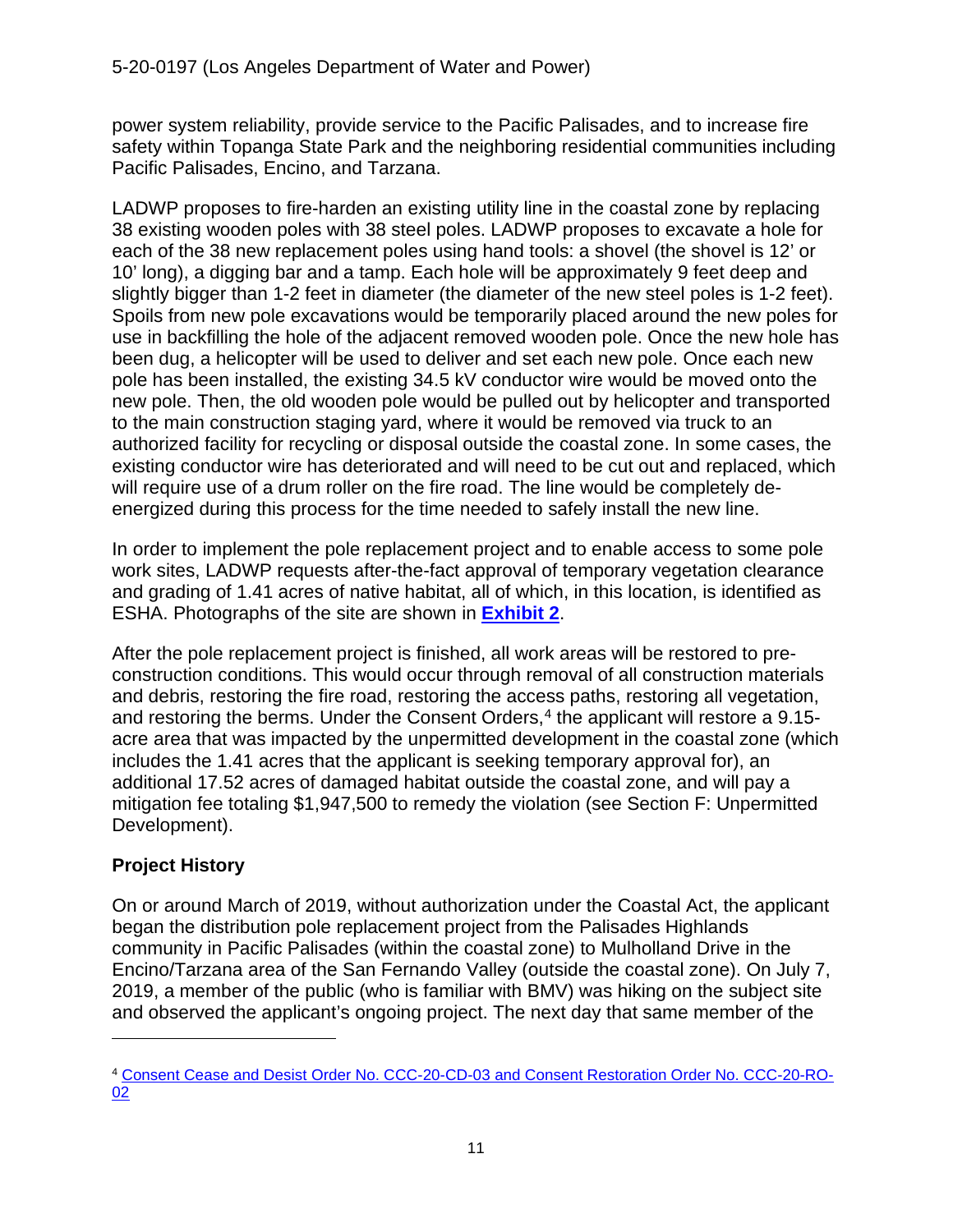public sent the applicant an e-mail message alerting the applicant's staff of the presence of BMV in the area where the applicant was working. In an e-mail message response, the applicant thanked the member of the public for bringing the presence of the plant to its attention; despite this, eight days later, that same member of the public visited the site and discovered the applicant's crews had continued the power pole replacement work located within the BMV critical habitat area.

In the coastal zone, the unpermitted development included 2.05 acres of widening of the fire road and 1.41 acres impacted by the creation of new access paths (including impacts to pole pad areas) that crop out from the fire road. The impacted area from the unpermitted fire road widening, creation of new access paths and impacted area around the pole pads is 3.46 acres. In addition, the applicant placed fill from project activities into small berms on the sides of the fire road, which allowed loose soil to fall from the fire road down to the ravine, thereby impacting the local watershed. The work performed by the applicant damaged an estimated 9.15 acres of native habitat in the coastal zone, including approximately 183 individual specimens of BMV.

On July 25, 2019, a conservation analyst for the California Native Plant Society informed Commission staff that the applicant's distribution pole replacement project appeared to significantly disrupt ESHA including endangered species. On July 31, 2019, Commission staff sent an e-mail message to the applicant to inform its staff that it must cease all development in the coastal zone until the applicant obtained a CDP from the Commission for the work. At that time, Commission staff also informed the applicant that almost all of the area where development occurred is ESHA that it provides habitat for a federally listed endangered species. On August 14, 2019, Charles Holloway of LADWP's Environmental Affairs called Commission staff and committed to resolve the matter. On August 16, 2019, Commission Enforcement staff sent a notice of violation letter to the applicant notifying them of the specific Coastal Act violations on the subject site and described the process to resolve the matter; three days later the respondent sent a letter pledging to work with the Commission towards a mutual resolution. On August 28, 2019, Commission Enforcement and Planning staff met in person with the applicant, and staff from USFWS and Department of Parks and Recreation (DPR) to discuss the next steps to address this matter. During that meeting Commission staff discussed the significance of the violations and requested a survey on the extent of habitat damage. The applicant expressed a desire to properly permit the project and discussed different options regarding how to align the transmission power lines. Commission staff informed the applicant that the Commission may only approve the least environmentally damaging alternative with the smallest amount of clearance of ESHA.

On March 2, 2020, the Commission's Executive Director issued a Notice of Intent to Commence Cease and Desist and Restoration Proceedings ("NOI") to Martin L. Adams the General Manager and Chief Engineer at LADWP. After receiving the NOI, the applicant and Commission staff, in coordination with USFWS and DPR staff, worked to arrive at a resolution. As part of the resolution, the applicant is required to apply for a CDP from the Coastal Commission.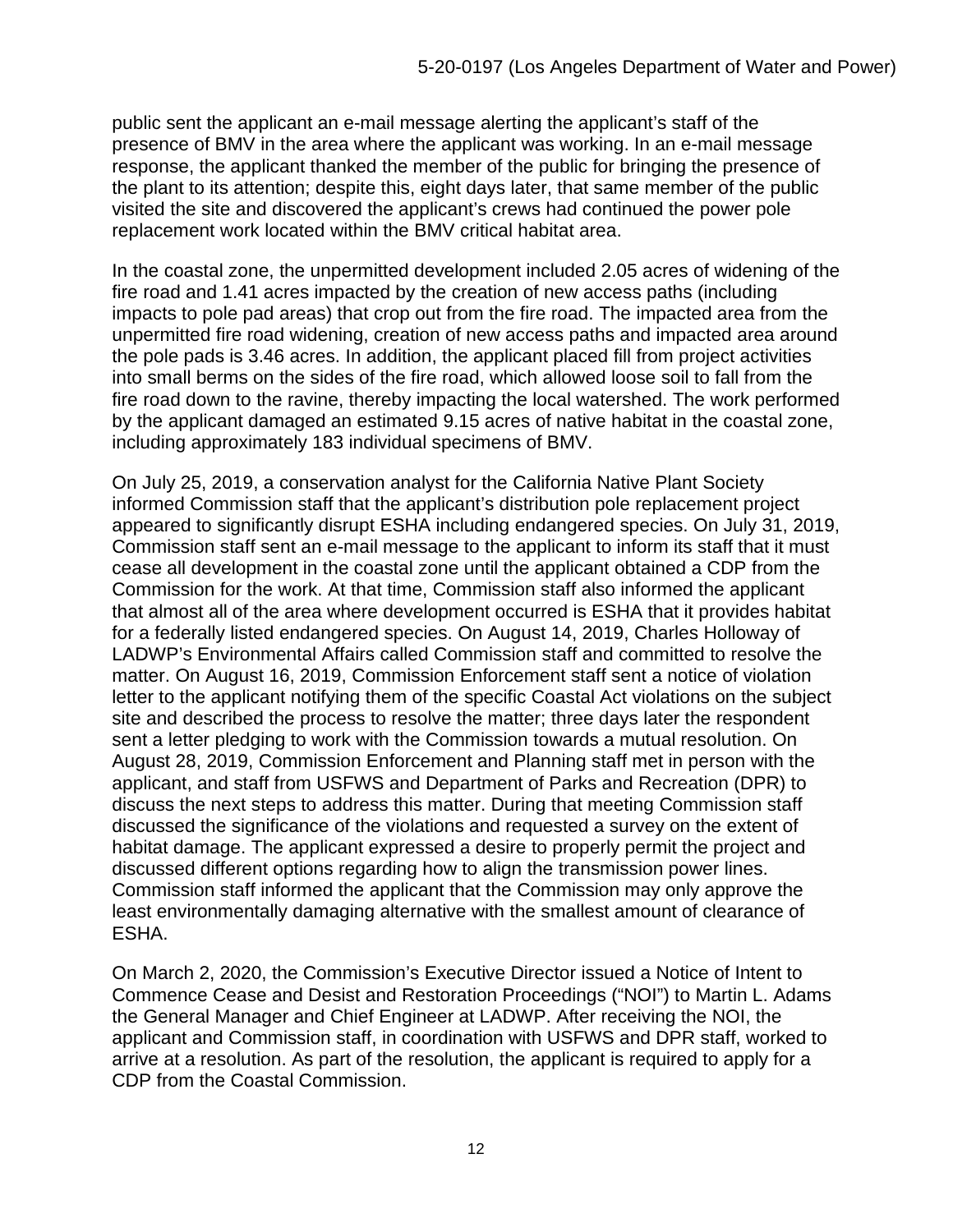On November 4, 2020, after a public hearing on the matter, the Commission issued Consent Cease and Desist Order No. CCC-20-CD-03 and Consent Restoration Order No. CCC-20-RO-02 as proposed by staff to resolve Coastal Act violations that occurred on the project site.

## <span id="page-12-0"></span>**B. Permit Authority, Extraordinary Methods of Repair and Maintenance**

The proposed project qualifies as a repair and maintenance project, as it consists of maintenance of an existing utility line through replacement of less than 50% of the existing utility line, defined as all of its components (substations, the existing fire road, poles and anchors, and wires). Coastal Act Section 30610(d) generally exempts from Coastal Act permitting requirements the repair or maintenance of structures that does not result in an addition to, or enlargement or expansion of the object of the repair and maintenance activities. This proposed project would not result in any enhanced capacity or expansion of the existing power line.

However, even if a project qualifies as a repair and maintenance project under Section 30610(d), the Commission retains authority to review certain "extraordinary methods of repair and maintenance" of existing structures that involve a risk of substantial adverse environmental impact as described in Section 13252 of the Commission regulations.

**Section 30610** of the Coastal Act provides, in relevant part (emphasis added):

Notwithstanding any other provision of this division, no coastal development permit shall be required pursuant to this chapter for the following types of development and in the following areas: …

(d) Repair or maintenance activities that do not result in an addition to, or enlargement or expansion of, the object of those repair or maintenance activities; **provided, however, that if the commission determines that certain extraordinary methods of repair and maintenance involve a risk of substantial adverse environmental impact, it shall, by regulation, require that a permit be obtained pursuant to this chapter.**

**Section 13252** of the Commission administrative regulations (14 CCR 13000 et seq.) provides, in relevant part, for the following (emphasis added):

(a) For purposes of Public Resources Code section 30610(d), the following extraordinary methods of repair and maintenance shall require a coastal development permit because they involve a risk of substantial adverse environmental impact:…

(3) **Any repair or maintenance to facilities or structures or work located in an environmentally sensitive habitat area**, any sand area, within 50 feet of the edge of a coastal bluff or environmentally sensitive habitat area, or within 20 feet of coastal waters or streams that include: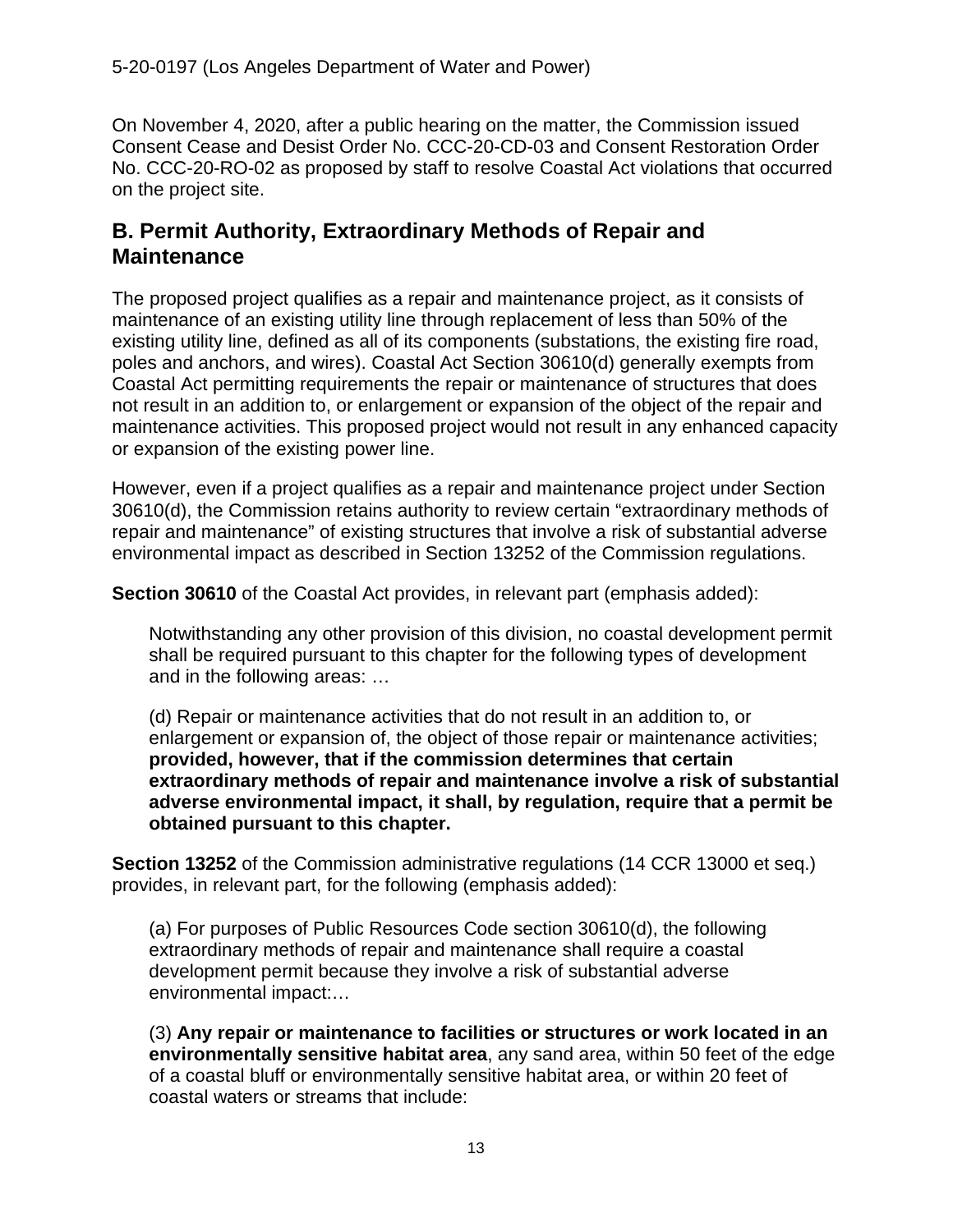(A) The placement or removal, whether temporary or permanent, of rip-rap, rocks, sand or other beach materials or any other forms of solid materials (B) The presence, whether temporary or permanent, of mechanized equipment or construction materials.

All repair and maintenance activities governed by the above provisions shall be subject to the permit regulations promulgated pursuant to the Coastal Act, including but not limited to the regulations governing administrative and emergency permits. The provisions of this section shall not be applicable to methods of repair and maintenance undertaken by the ports listed in Public Resources Code section 30700 unless so provided elsewhere in these regulations. The provisions of this section shall not be applicable to those activities specifically described in the document entitled Repair, Maintenance and Utility Hookups, adopted by the Commission on September 5, 1978 unless a proposed activity will have a risk of substantial adverse impact on public access, environmentally sensitive habitat area, wetlands, or public views to the ocean.…

Section II-B-2-d of the document entitled "Repair, Maintenance and Utility Hookup Exclusions from Permit Requirements" adopted by the Commission on September 5, 1978 states the following, in relevant part:

**d. Grading, Clearing and Removal of Vegetation**. Excluded activities shall not extend to the construction of any new road to the site of the work. In cases involving removal of trees exceeding 12 inches dbh, grading of any undisturbed area of greater than 500 sq. ft, or clearing of more than 500 sq- ft. of brush or other vegetation, the utility shall consult with the Executive Director of the Regional Commission to determine whether the project involves removal of major vegetation such that a permit is required. A coastal permit is not required for removal of minor vegetation for maintenance purposes (tree trimming, etc.) for safety clearances.

The proposed project presents a risk of substantial adverse environmental impact pursuant to Section 30610 of the Coastal Act and Section II-B-2-d of the 1978 Utility Exclusions because it involves the removal of greater than 500 sq. ft. of vegetation and the removal of vegetation within ESHA. The proposed pole replacement project therefore requires a CDP under Section 30610 of the Coastal Act, Section 13252 of the Commission regulations, and Section II-B-2-d of the 1978 Utility Exclusions.

In considering a permit application for a repair or maintenance project pursuant to the above-cited authority, the Commission reviews whether the proposed *method* of repair or maintenance is consistent with the Chapter 3 policies of the Coastal Act. In other words, the Coastal Commission's authority over repair and maintenance activities applies only to the methods by which a repair and maintenance activity is carried out. The Commission's evaluation of such repair and maintenance projects does not extend to an evaluation of the underlying existing development's conformity with the Coastal Act.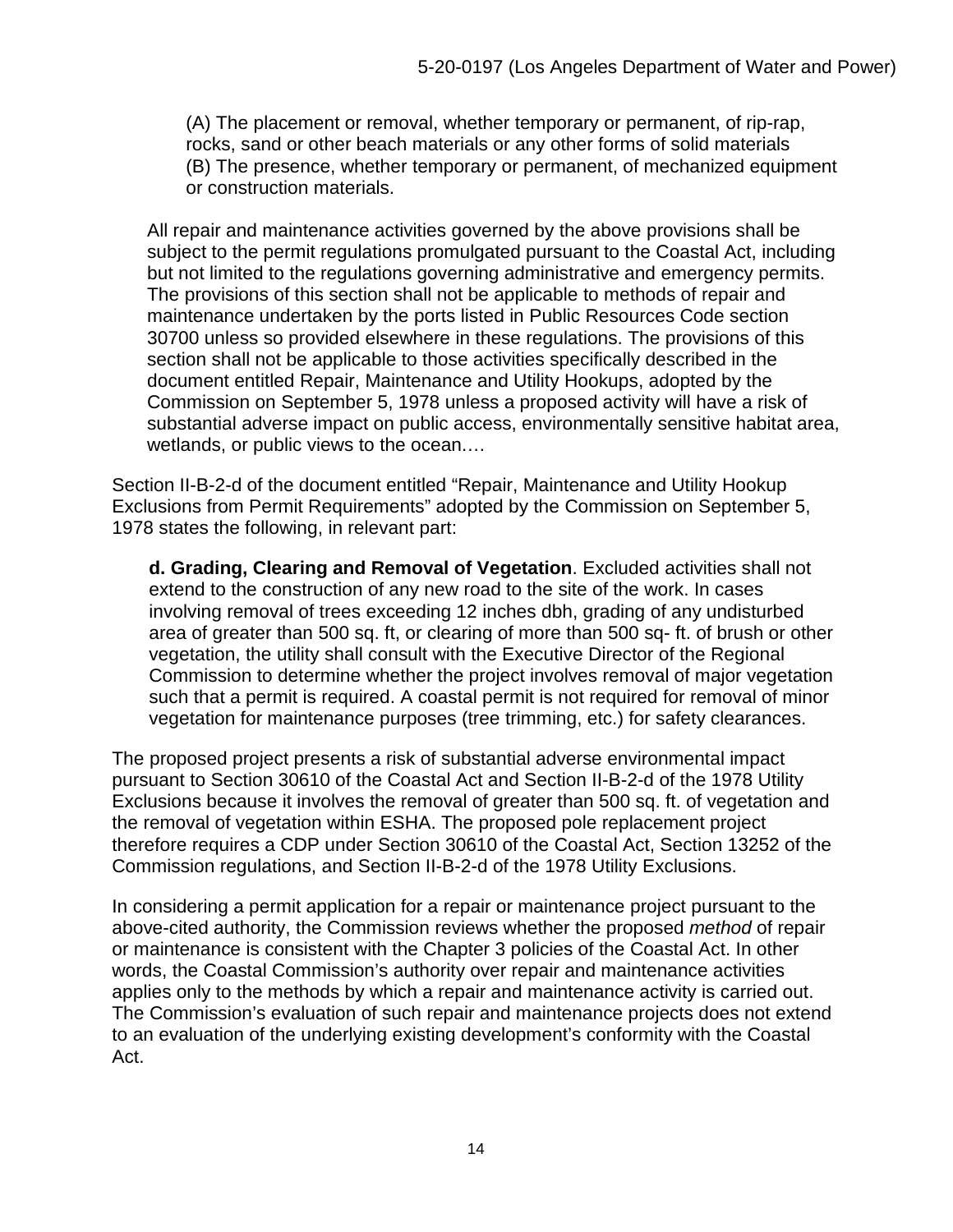## <span id="page-14-0"></span>**C. Environmentally Sensitive Habitat Area and Biological Resources**

**Section 30107.5** of the Coastal Act states:

"Environmentally sensitive area" means any area in which plant or animal life or their habitats are either rare or especially valuable because of their special nature or role in an ecosystem and which could be easily disturbed or degraded by human activity and developments.

#### **Section 30231** of the Coastal Act states:

The biological productivity and the quality of coastal waters, streams, wetlands, estuaries, and lakes appropriate to maintain optimum populations of marine organisms and for the protection of human health shall be maintained and, where feasible, restored through, among other means, minimizing adverse effects of waste water discharges and entrainment, controlling runoff, preventing depletion of ground water supplies and substantial interference with surface water flow, encouraging waste water reclamation, maintaining natural vegetation buffer areas that protect riparian habitats, and minimizing alteration of natural streams.

#### **Section 30232** of the Coastal Act states:

Protection against the spillage of crude oil, gas, petroleum products, or hazardous substances shall be provided in relation to any development or transportation of such materials. Effective containments and cleanup facilities and procedures shall be provided for accidental spills that do occur.

#### **Sections 30240** of the Coastal Act states:

(a) Environmentally sensitive habitat areas shall be protected against any significant disruption of habitat values, and only uses dependent on those resources shall be allowed within those areas.

(b) Development in areas adjacent to environmentally sensitive habitat areas and parks and recreation areas shall be sited and designed to prevent impacts which would significantly degrade those areas, and shall be compatible with the continuance of those habitat and recreation areas.

Coastal Act Section 30231 requires that the biological productivity and quality of coastal waters be maintained to a level appropriate to maintain optimum populations of marine organisms and for the protection of human health. Coastal Act Section 30232 requires protection against the spillage of crude oil, gas, petroleum products, and hazardous substances, and requires that effective containments and clean-up procedures be provided for accidental spills that do occur. Coastal Act Section 30240(a) provides for increased protection and scrutiny to any development in that area. Coastal Act Section 30240(b) requires that development in areas adjacent to environmentally sensitive habitat area (ESHA) and parks and recreation areas shall be sited and designed to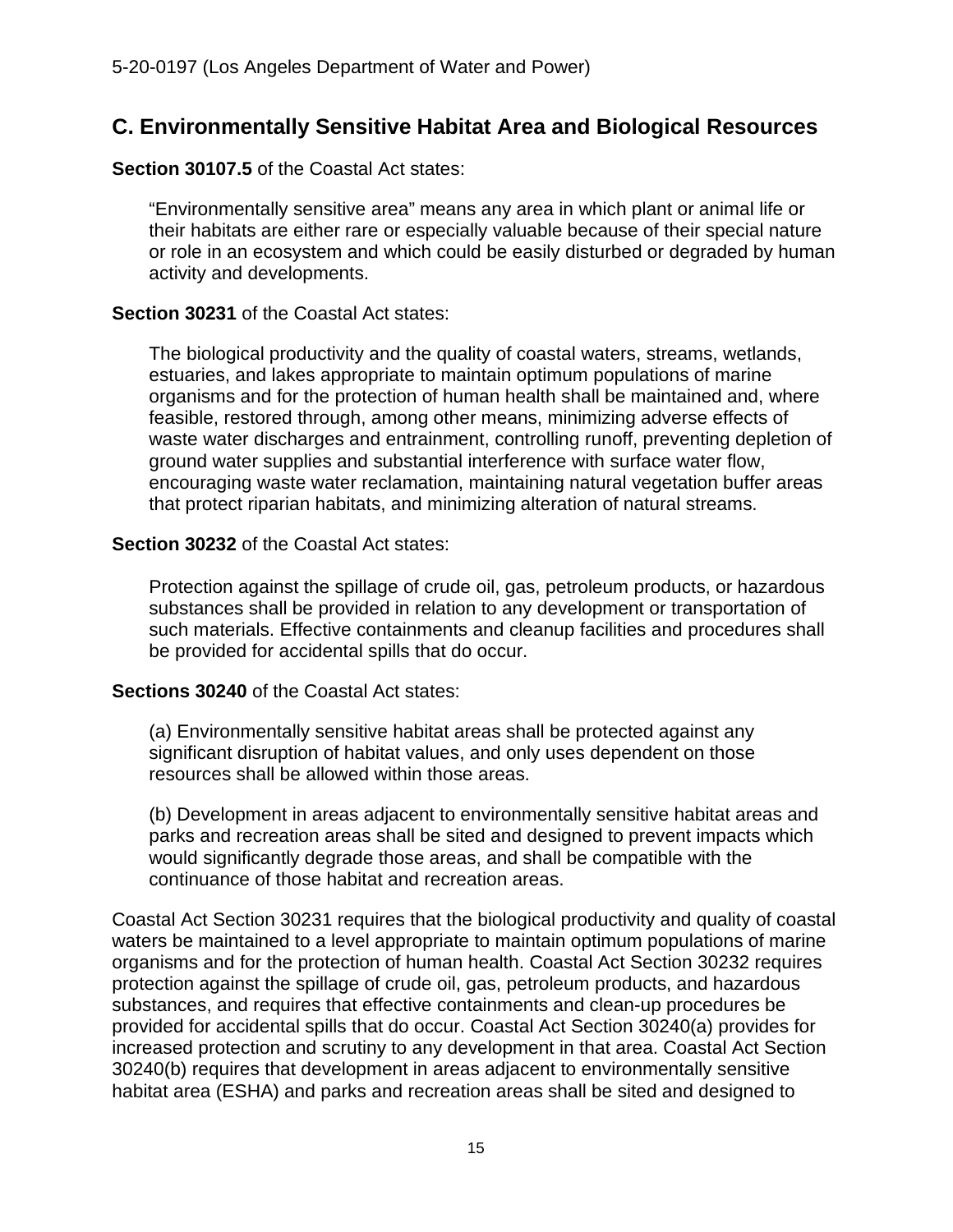prevent impacts which would significantly degrade those areas, and shall be compatible with the continuance of those habitat and recreation areas.

The landscape in the project area is gently sloped along a series of ridgelines with steeper slopes immediately adjacent to the Temescal Ridge Fire Road (fire road). The project area consists of chaparral habitat, coastal sage scrub, and Braunton's milk-vetch (BMV), all of which, in this location, the Commission identifies as ESHA. The ESHA vegetation communities on site serve as food, foraging habitat, and shelter for many species of native animals. Characteristic wildlife in this community includes Anna's hummingbirds, rufous-sided towhees, California quails, greater roadrunners, Bewick's wrens, coyotes, and coast horned lizards. Most of these species move between coastal sage scrub and chaparral during their daily activities or on a seasonal basis.

As described above, the project site is located within the Santa Monica Mountain range, with the majority of the proposed development occurring inside Topanga State Park **[\(Exhibit 1\)](https://documents.coastal.ca.gov/reports/2021/3/Th13e/Th13e-3-2021-exhibits.pdf).** The Santa Monica Mountains comprise the largest, most pristine, and ecologically complex example of a Mediterranean ecosystem in coastal Southern California. This type of ecosystem is only found in five localities in the world: the Mediterranean coast, California, Chile, South Africa, and south and southwest Australia. Throughout the world, this ecosystem has suffered severe loss and degradation from human development. As of early 2000, only "18 percent of the Mediterranean community type remain[ed] undisturbed."[5](#page-15-0)

However, in the Santa Monica Mountains, an estimated 90 percent of this valuable habitat is free from development and a large percentage is also relatively pristine and unfragmented. As a result, much of the Santa Monica Mountains Mediterranean ecosystem is a mosaic of vegetation types (e.g. coastal sage scrub, chaparral, oak woodland) linked together ecologically. The Commission found that areas of native habitat in the Santa Monica Mountains that are unfragmented are rare and especially valuable because of their relatively pristine character, physical complexity, and biological diversity. The Commission then determined that these areas could also be easily disturbed by human activities and development and therefore rose to the level of ESHA. In numerous prior actions, the Commission has declared areas that meet this criteria in the Santa Monica Mountains ESHA. As discussed above, however, because the proposed project consists of repair and maintenance activities associated with the existing utility line, the Commission reviews only the consistency of the proposed method of maintenance with Coastal Act ESHA policies, and not the consistency of the underlying existing development.

<span id="page-15-0"></span><sup>5</sup> Memorandum from Dr. John Dixon to Coastal Commission Ventura Staff. "Designation of ESHA in the Santa Monica Mountains". March 25, 2003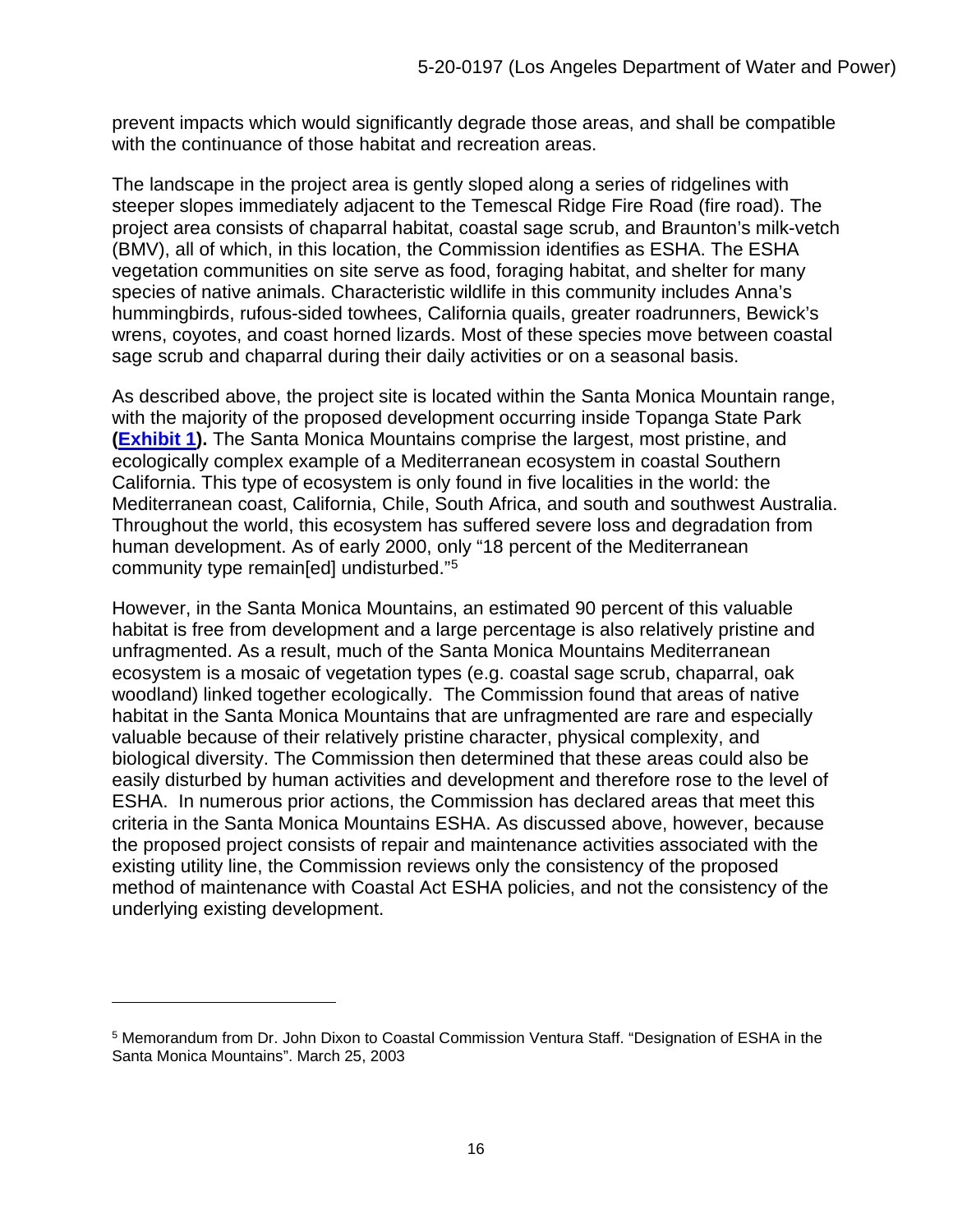#### <span id="page-16-0"></span>**Proposed Project and Project Alternatives**

**Proposed Project** – The pole replacement project involves replacement of the existing wooden distribution poles with new steel poles. The applicant will use hand tools to excavate a hole for each of the 38 new replacement poles in the coastal zone. Once the new hole has been dug, a helicopter will be used to deliver and set each new pole. Once each new pole has been installed, the existing 34.5 kV conductor wire would be moved onto the new pole. Then, the old wooden pole would be pulled out by helicopter and transported to the main construction staging yard, where it would be removed via truck to an authorized facility for recycling or disposal. In cases where the conductor wire is compromised, the applicant will use a drum roller on the existing fire road to cut and replace the wire and install new conductor wire. The purpose of the proposed project is fire safety and prevention. No expansion of transmission capacity would occur as a result of the proposed project. In addition to the public safety elements of this proposal, the proposed project would also reduce the potential for wildfires to impact existing habitats in the utility line corridor through utility line-caused wildfires.

To minimize impacts to ESHA, the applicant proposes to use helicopters to replace the poles and crews will access the pole sites from the existing fire road on foot. Additionally, the applicant proposes to require project personnel to be informed of the biological constraints of the project by participating in a worker environmental awareness program. The program would include information about the distribution and habitat needs of any special-status species that may be present, in particular Braunton's milk-vetch (BMV), and project-specific measures to protect such species. Upon completion of the training program, personnel shall sign a form stating they have attended the training program and understand all protection measures. Copies of program materials would also be maintained at the staging yard for workers to reference as needed, and for personnel new to the project and requiring training. In addition, the applicant proposes to have a qualified biologist monitor construction during project activities within the BMV areas. The biological monitor shall ensure that construction workers stay within the designated footprints of the construction work zones to avoid trespass on foot or in vehicles into adjacent areas. The future footprint of ESHA impact has been minimized through pole-specific work site design for each of the 38 poles. The total impact footprint is the cumulative total of proposed work at 38 pole-specific work sites in the coastal zone, so impacts to ESHA are avoided, or minimized as much as possible. The applicant would only use the existing fire road (not the widened portions)<sup>[6](#page-16-1)</sup> to access the distribution poles.

The applicant previously constructed access paths through ESHA to access the utility poles, which was unpermitted. In this permit application, LADWP seeks after-the-fact authorization for the temporary clearance and grading of 1.41 acres of native vegetation removed prior to applying for this permit to allow access to and around some pole work

<span id="page-16-1"></span><sup>&</sup>lt;sup>6</sup> The widened portions of the fire road are not being authorized by this CDP and will be fully restored under the Consent Orders.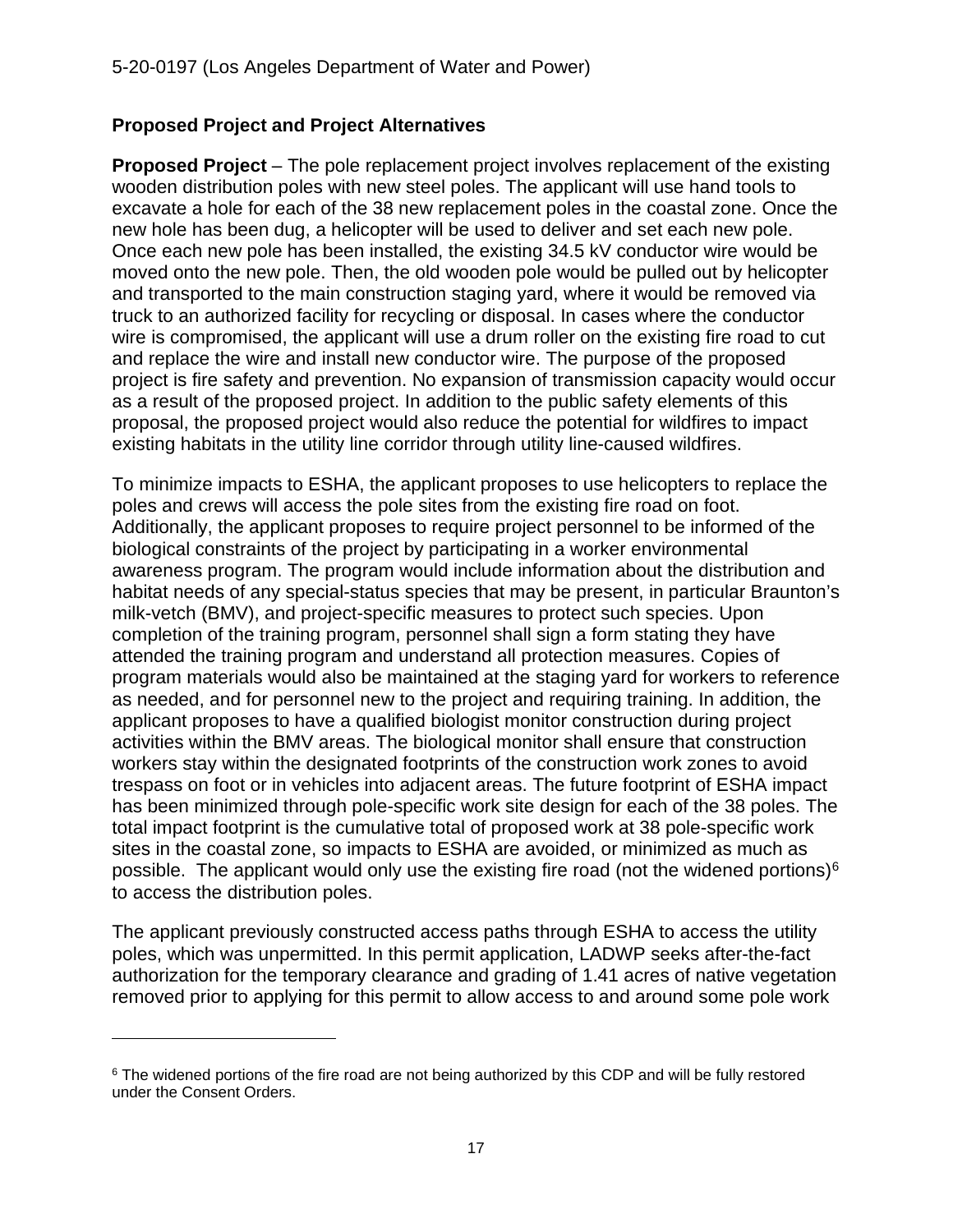sites for repair and maintenance activities. Therefore, in total, the project will temporarily impact 1.41 acres<sup>[7](#page-17-0)</sup> after the pole replacement work and will then be completely restored, as explained in the subsection Mitigation Requirements under this CDP below. The project is not expected to result in permanent impacts to ESHA in the project area, although the location and composition of vegetation in the project area may change over time and could be different when LADWP begins repair and maintenance work.<sup>[8](#page-17-1)</sup>

The method of proposed repair and maintenance must comply with Section 30240 of the Coastal Act and ensure that environmentally sensitive habitat areas are protected against significant disruption of habitat values, and that development is designed to prevent impacts that would significantly degrade ESHA. In order to do so, the Commission typically evaluates alternatives to the project to determine if there are feasible alternatives that would minimize impacts and requires mitigation of unavoidable impacts to ESHA. All 1.41 acres of the temporary impacts to ESHA were necessary to implement the proposed pole replacement work because access to poles needed to be established prior to the pole replacements project.

The no project alternative is not feasible because the existing wooden fire poles are beyond their useful service life and not replacing them would result in a higher fire risk at the project site and for the neighboring residential communities including Pacific Palisades, Encino, and Tarzana. The distribution line is also essential to providing service to communities in the Pacific Palisades. Additionally, not replacing the poles soon could result in additional work in the future resulting from the continued use of the aged, wooden distribution poles. Because the proposed project area is within and adjacent to ESHA, the project must protect against significant disruption of habitat values, and prevent impacts that would significantly degrade ESHA.

The applicant provided an alternatives analysis with two alternatives to the proposed project. The overall impacts of the proposed project, Alternative 1, and Alternative 2 are summarized in Table 1 below:

|                         | <b>Total CZ Disturbed Area</b> | <b>BMV Impacts in the CZ</b> |
|-------------------------|--------------------------------|------------------------------|
| <b>Proposed Project</b> | 1.41 acres                     | $0.34$ acres                 |
| <b>Alternative 1</b>    | 2.1 acres                      | $1.03$ acres                 |
| <b>Alternative 2</b>    | 8.19 acres                     | $1.03$ acres                 |

#### **Table 1: Summary of Impacts for the Proposed Project, Alternative 1, and Alternative 2**

<span id="page-17-0"></span><sup>&</sup>lt;sup>7</sup> 1.41 acres is included in the 9.15 acres impacted in the coastal zone.

<span id="page-17-1"></span><sup>8</sup> For example, BMV ESHA germinates after fire disturbance or mechanical scarification, resulting in often large swings in population depending on the fire cycle and site disturbance. It is possible that there is more BMV in the project area now than there was prior to the unpermitted development.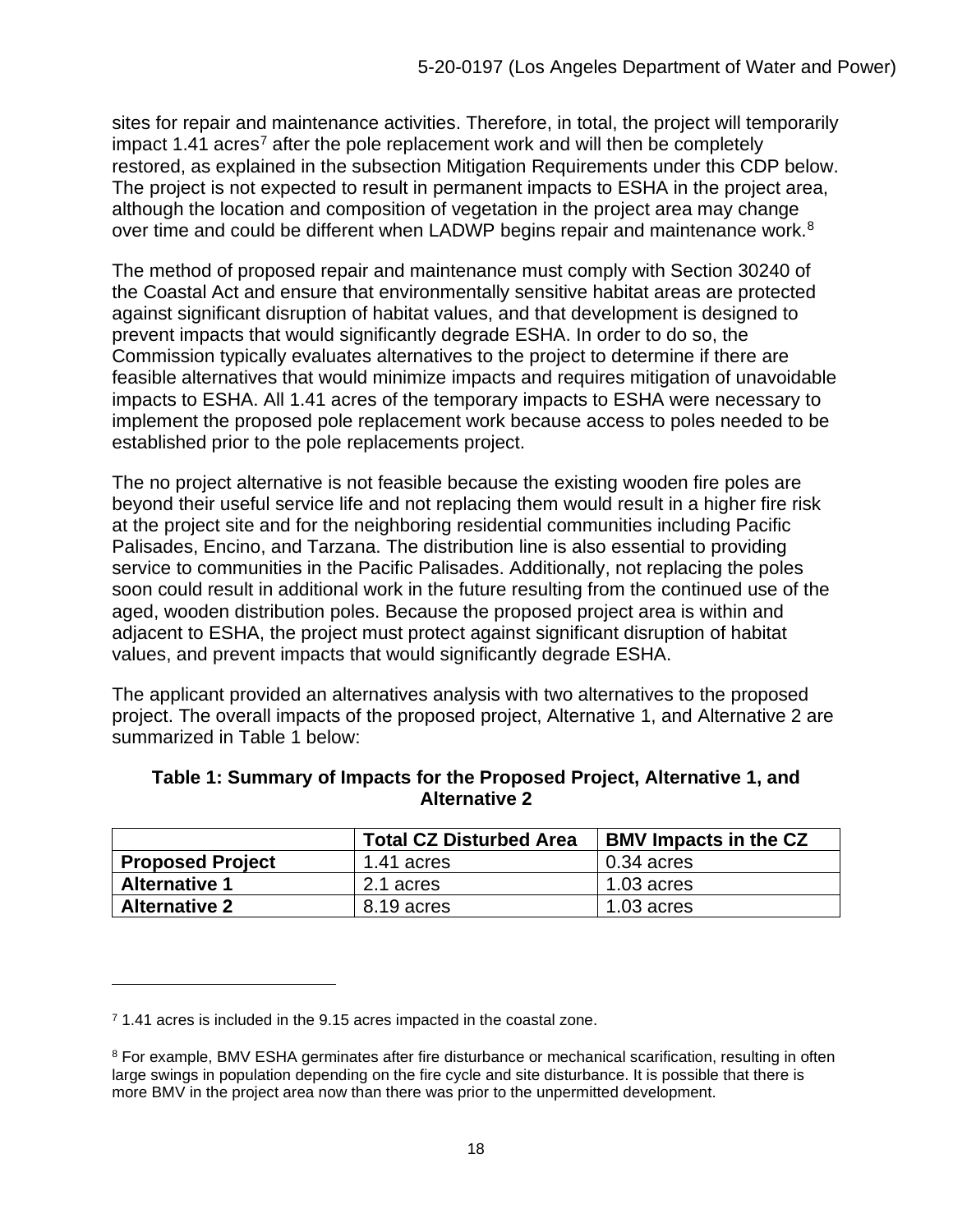**Alternative 1** – The first alternative is to replace the 10 existing poles that are currently in BMV ESHA with new steel poles as close as possible to the fire road. This alternative is shown in **[Exhibit 3](https://documents.coastal.ca.gov/reports/2021/3/Th13e/Th13e-3-2021-exhibits.pdf)**. The applicant defines as close as possible in their analysis as 25 feet from the edge of the fire road. The fire road cannot be encroached upon, as it provides fire response access into the Santa Monica Mountains. Thus, while the poles could be moved closer to the existing fire road, they would not be moved within the existing fire road. In addition, the hilly topography of the area where the 10 poles are located prevents the new alignment from being very close to the existing fire road, which is not in a straight line.

The applicant contends that moving the existing 10 wooden poles that are currently within BMV ESHA closer to the fire road would result in additional impacts to BMV ESHA because there is BMV ESHA located adjacent to the fire road as well (**[Exhibit 2](https://documents.coastal.ca.gov/reports/2021/3/Th13e/Th13e-3-2021-exhibits.pdf)**). With this alternative, all the BMV ESHA impacts from the proposed project would still occur (0.34 acres) and an additional 0.69 acres of BMV ESHA would be impacted. The total impact of Alternative 1 would be 2.1 acres in the coastal zone, including 1.03 acres of impact in BMV ESHA. Additionally, due to the bends in the fire road and the topography of the fire road, the relocation of the 10 poles would require additional ground disturbance, poles, guy wire supports, and anchors for the alignment proposed under Alternative 1. Due to the new ground disturbance required to take place under Alternative 1 for the pole realignment, there may also be new impacts to other specialstatus species known to exist in the project area such as the coast horned lizard, coastal whiptail, club haired mariposa lily, and Plummer's mariposa lily. These specialstatus species have a potential to be present along the edge of the fire road, which would constitute an increased potential for impact when compared to the proposed project. Thus, based on the identified environmental impacts of the modified pole alignment, this alternative would not result in the best alternative for protection of ESHA. Alternative 1 would result in 2.1 acres of impact in the coastal zone.

**Alternative 2** – The second alternative is to install all new poles as close as possible to the fire road. As mentioned above, the applicant defines as close as possible in the analysis as 25 feet from the edge of the fire road. As mentioned in Alternative 1, the fire road cannot be encroached upon, as it provides fire response access into the Santa Monica Mountains. Thus, while the poles could be moved closer to the existing fire road, they would not be moved within the existing fire road. In addition to the encroachment rules, the hilly topography of the area where the new poles would be located prevents the new alignment from being very close to the existing fire road, which is not in a straight line. The applicant contends that moving the location of all poles closer to the fire road would result in additional impacts to BMV ESHA because there is some BMV located adjacent to the fire road. In fact, due to the bends in the fire road and the topography of the fire road, the relocation of all the poles would require additional ground disturbance, poles, guy wire supports, and anchors for the alignment proposed under this alternative. Specifically, Alternative 2 would result in 1.03 acres of impacts to BMV ESHA while the proposed project would only result in 0.34 acres of impacts to BMV ESHA. Due to the new ground disturbance required to take place under Alternative 2 for the pole realignment, there may also be new impacts to other special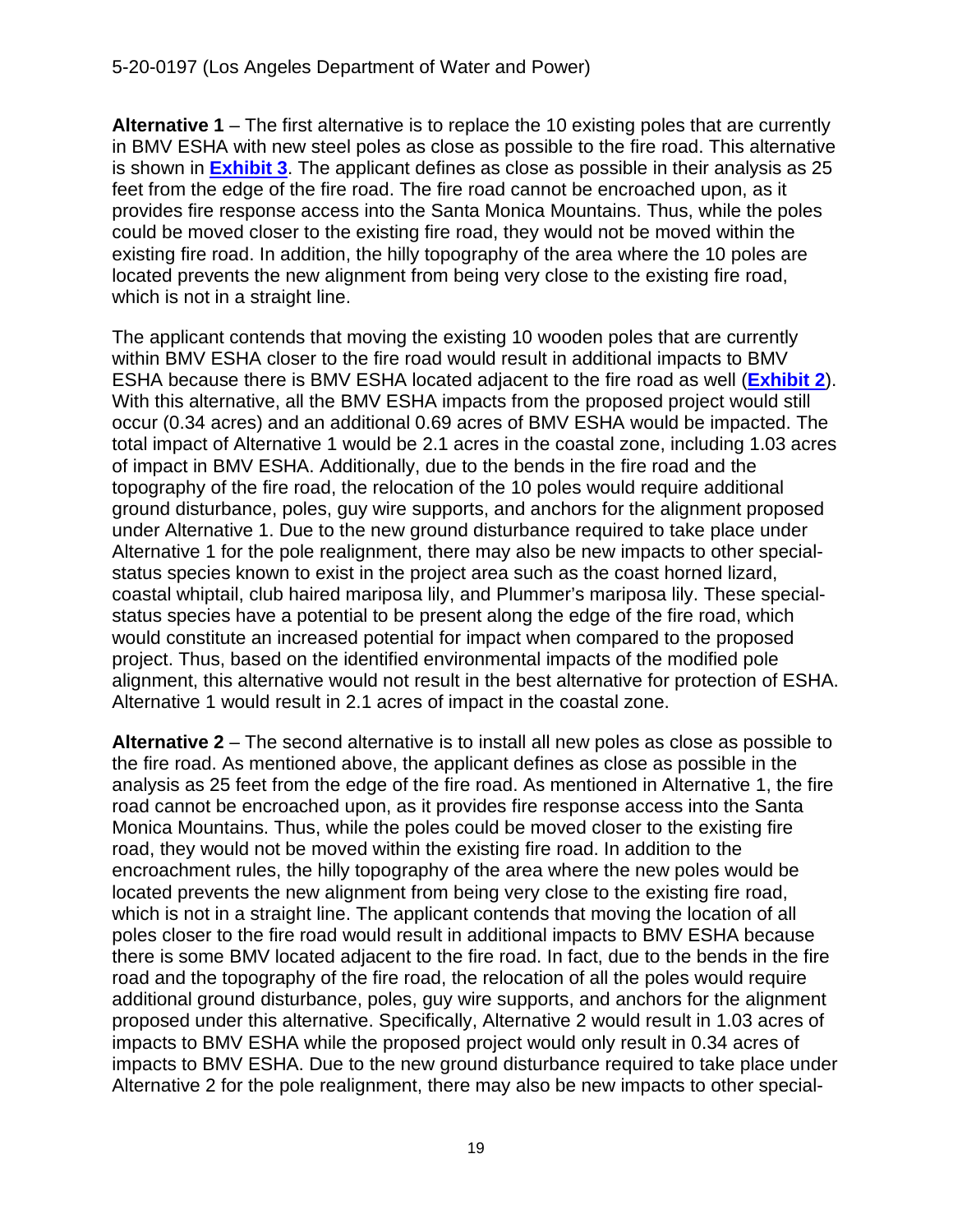status species known to exist in the project area (as mentioned in Alternative 1). Alternative 2 would result in 8.19 acres of impact in the coastal zone.

The proposed project's method of repair and maintenance would avoid or lessen the environmental impacts of the development consistent with the applicable policies of Coastal Act Section 30240. The impacts associated with the proposed project are less than the total impacts associated with Alternative 1 and Alternative 2. Thus, Commission staff finds that the proposed project represents the feasible alternative that minimizes adverse impacts to ESHA to the maximum extent practicable.

#### <span id="page-19-0"></span>**Mitigation Requirements under this CDP**

In order to avoid significant disruption of, or significant impacts to, ESHA, the project must include appropriate mitigation for all temporary and permanent impacts to ESHA. Here, LADWP seeks authorization for repair and maintenance of the existing utility line that would temporarily impact 1.41 acres of ESHA in the coastal zone. Permanent impacts to ESHA are not expected to occur; however, it is possible that habitat species and composition could change before LADWP begins the work authorized by this permit.

For temporary impacts to ESHA associated with necessary vegetation clearance and grading, LADWP proposes to restore the affected areas to their pre-construction condition at a 1:1 mitigation ratio. Specifically, the temporary vegetation clearance and grading of 1.41 acres to and around access poles that would be approved by this permit would be restored, which is consistent with the requirements of the Commission's Consent Cease and Desist and Consent Restoration Orders, approved by the Commission on November 4, 2020.

For permanent impacts to ESHA, which, as explained above, are not anticipated as a result of the proposed pole replacement work, the mitigation ratio shall be 3:1. If 3:1 mitigation is not feasible on site, then an in-lieu mitigation fee amounting to \$33,874<sup>[9](#page-19-1)</sup> per acre shall be required. In addition, since BMV is a federally-listed endangered species, the mitigation ratio for any future impacts to individual specimens of BMV shall be replacement with new BMV specimen plantings at a 10:1 ratio. The Commission has, in past actions, required a 10:1 mitigation ratio for the loss of special status species, such as oak trees.<sup>[10](#page-19-2)</sup> BMV is endemic to Los Angeles County and limited to carbonate soils (limestone outcrops) which are themselves uncommon within coastal sage scrub, chaparral, and grassland communities where it is known to exist, with fewer than 20

<span id="page-19-1"></span><sup>9</sup> Although the proposed project is not under the jurisdiction of the Santa Monica Mountains LUP, it is appropriate to use the mitigation fee from its current Habitat Impact Fee Study (which is referenced in the May 2020 draft of the Santa Monica Mountains North Area Community Standards District) and amounts to \$33,874 per acre.

<span id="page-19-2"></span><sup>10 4-12-088</sup> [\(https://documents.coastal.ca.gov/reports/2014/5/W22a-5-2014.pdf\)](https://documents.coastal.ca.gov/reports/2014/5/W22a-5-2014.pdf) and 4-13-0632 [\(https://documents.coastal.ca.gov/reports/2015/1/W34a-1-2015.pdf\)](https://documents.coastal.ca.gov/reports/2015/1/W34a-1-2015.pdf)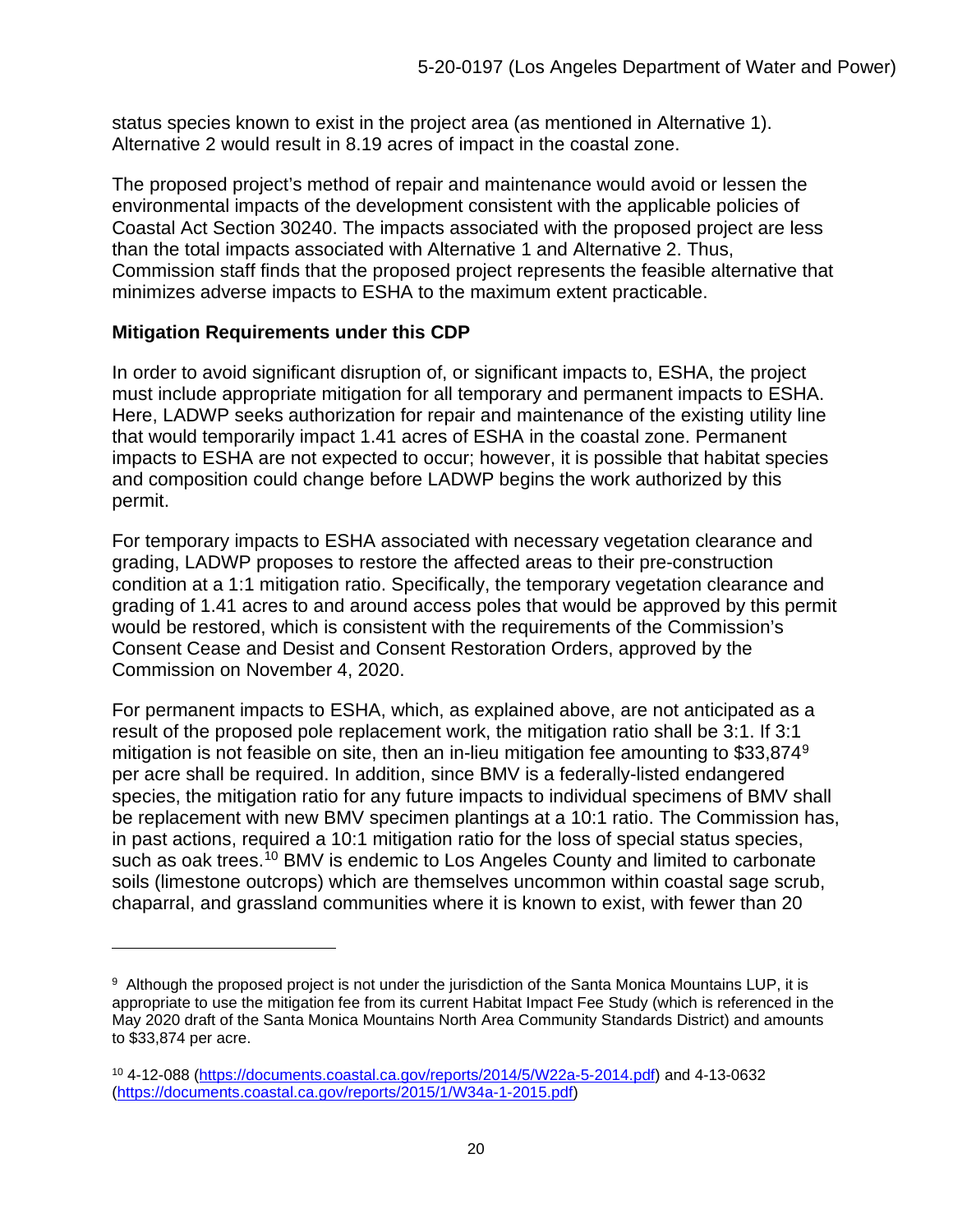extant occurrences in the hills and mountains surrounding the Los Angeles Basin in Southern California; therefore, a 10:1 mitigation ratio is required for the loss of BMV.

In assessing restoration and mitigation proposals, the Commission prefers to address habitat impacts through in-kind efforts in which the same habitat that is impacted is provided through mitigation requirements. Here, following completion of the pole replacement, LADWP will undertake restoration of the impacted habitat area of 1.41 acres. The applicant submitted a draft restoration plan, by Aspen Environmental Group, dated August 2020, which outlines the plan for the restoration that will take place. The draft restoration plan will restore the habitat impacted by the project activities to what existed prior to the unpermitted development. The plan describes the biological setting, restoration goals, planting methods, success criteria, and reporting standards that will be utilized within the coastal zone. The applicant contends that the area to be restored in the coastal zone is subject to active restoration techniques which consist of initial site preparation, pre-installation weeding, hydroseeding, broadcast seeding, and container planting, plant protective measures such as signage, individual cages, and fencing, placement of fine and course woody debris, and, finally, irrigation, weeding, and routine maintenance and monitoring. The draft restoration plan includes revegetating the area with native species which are consistent with the desired native habitat to restore the site to pre-development conditions. The draft resources management plan was submitted prior to the completion of this CDP application and is not a finalized restoration plan. Under the Consent Orders, the applicant has agreed to submit a final restoration plan which details the requirements for the restoration plan. As mentioned, the 1:1 mitigation ratio for any temporary impacts approved by this CDP will overlap with the Consent Orders restoration requirements and will be fully restored to predevelopment conditions. Thus, the final restoration plan shall be submitted prior to issuance of the CDP, as required by **Special Condition 1.**

As discussed, the project is not expected to result in permanent impacts to ESHA; however, the composition and location of native vegetation within the project site may change before LADWP commences development, and native vegetation that qualifies as ESHA could occur in areas that would be impacted by proposed development. Therefore, to ensure all impacts to ESHA will be mitigated, both permanent and temporary, **Special Condition 1** requires the applicant to submit pre- and postconstruction surveys to quantify any impacts to special status species during construction activities and to mitigate for the difference between pre-and post-conditions at a 3:1 ratio (permanent impacts) and 1:1 ratio (temporary impacts). Any 3:1 mitigation for permanent impacts, required pursuant to **Special Condition 1,** would be in addition to restoration and mitigation required by the Commission's Consent Orders. Additionally, to ensure that wildlife species are not negatively impacted during construction, **Special Condition 2** requires a biologist to be present at the active project work sites during all project construction activities involving vegetation clearing, pole replacement and the use of any helicopters, trucks or heavy equipment.

Construction-related activities could adversely affect nesting birds in the project area and this habitat qualifies as ESHA. In particular, the project area consists of chaparral habitat, coastal sage scrub, and BMV, all of which, in this location, the Commission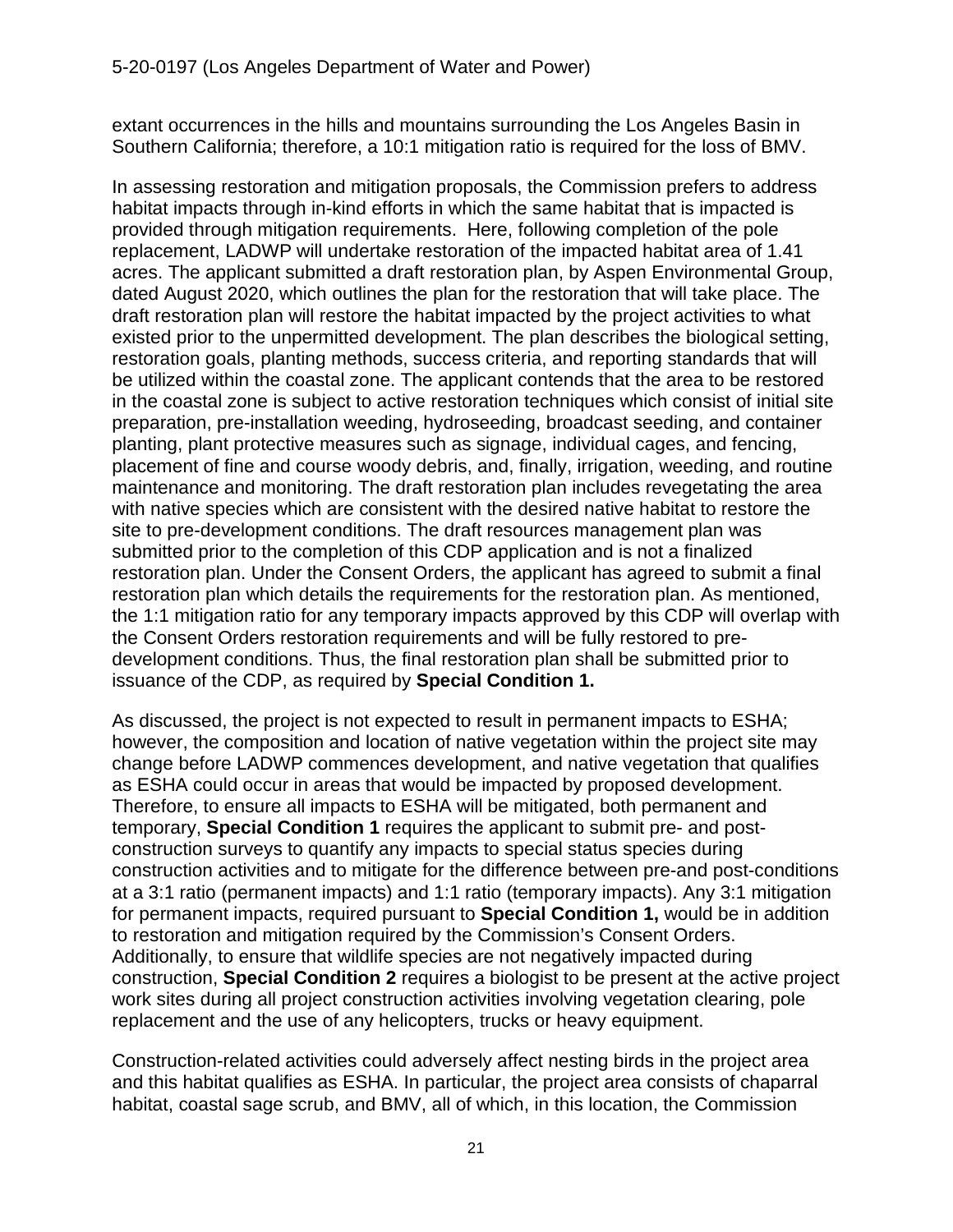identifies as ESHA. Major vegetation exists on site that serves as food, foraging habitat, and shelter for many species of native animals. Characteristic bird wildlife in this community includes Anna's hummingbirds, rufous-sided towhees, California quail, greater roadrunners and Bewick's wrens. Most of these species move between coastal sage scrub and chaparral during their daily activities or on a seasonal basis. To ensure that nesting bird ESHA is protected and not adversely impacted by excessive noise pollution, **Special Condition 3** requires the applicant to avoid, to the maximum extent feasible, construction activities that generate noise greater than 60 dB(A) during bird nesting season. If project construction is necessary during the bird nesting season, **Special Condition 3** also requires a qualified biologist with experience in conducting bird nesting surveys to conduct a minimum of one survey within 72 hours of initiating construction activities. In addition, construction activities, including the use of construction vehicles, could result in the accidental discharge of fuel, spills or other debris that could negatively affect sensitive habitats. To help prevent such spills and ensure adequate response measures are in place, **Special Condition 4** requires the applicant to adhere to construction best management practices.

For the reasons described above, the Commission finds that the method of repair and maintenance proposed for this project, as conditioned by **Special Conditions 1, 2, 3, and 4** will be carried out in a manner that protects environmentally sensitive habitat areas against any significant disruption of habitat values and is therefore consistent with the environmentally sensitive habitat area policies of Coastal Act.

## <span id="page-21-0"></span>**D. Visual Resources**

#### **Coastal Act Section 30251** states:

The scenic and visual qualities of coastal areas shall be considered and protected as a resource of public importance. Permitted development shall be sited and designed to protect views to and along the ocean and scenic coastal areas, to minimize the alteration of natural land forms, to be visually compatible with the character of surrounding areas, and, where feasible, to restore and enhance visual quality in visually degraded areas.

As mentioned, the proposed project is mostly in Topanga State Park. The visual character of the area is dominated by predominantly undeveloped hillsides and utility lines within the project corridor. An existing fire road is on-site and is used by LADWP, State Parks, as well as recreational users. The existing utility line is visible to anyone working or recreating in the hillside area.

The proposed project involves replacing existing wood poles with new steel poles which are more resistant to high wind and fire threats. The existing wooden poles range between 45 to 50 feet in height and have an approximate diameter of 1 to 2 feet. The proposed new poles are approximately 70 feet in height (depending on the topography) and have an approximate diameter of 1 to 2 feet at the base and taper to a narrower diameter at the top. The increased height of the new poles is not anticipated to result in significant adverse visual impacts. The new replacement poles are proposed to be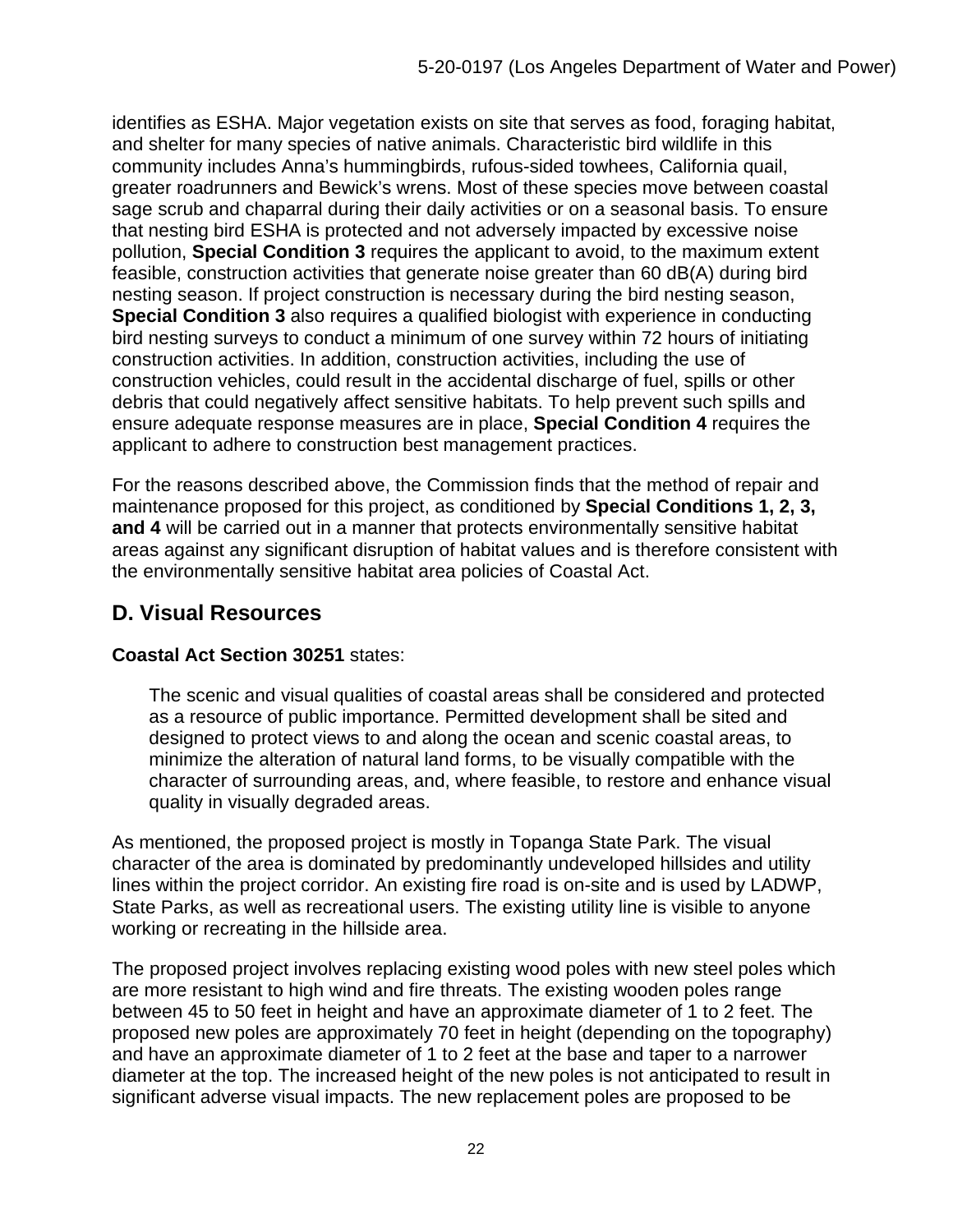located approximately 3-5 feet from the existing wooden poles. The new poles would be placed within the existing utility line corridor. No new permanent lighting is proposed as part of the project.

The proposed project would include the use of construction-related equipment, which would be noticeable to recreational users. This effect would be temporary and of short duration, as the proposed project is anticipated to take approximately 6 months. The primary staging area is at the northern fire road entrance near Greenbriar Drive; however, some construction staging will also be on the fire road closest to each of the poles. Thus, the presence of construction-related equipment and staging would not result in a significant or long-term effect to the visual character of the area.

For these reasons, the Commission finds that the proposed project is designed to protect coastal views and is compatible with the character of the area, and is consistent with Section 30251 of the Coastal Act.

## <span id="page-22-0"></span>**E. Water Quality**

**Section 30230** of the Coastal Act states:

Marine resources shall be maintained, enhanced, and where feasible, restored. Special protection shall be given to areas and species of special biological or economic significance. Uses of the marine environment shall be carried out in a manner that will sustain the biological productivity of coastal waters and that will maintain healthy populations of all species of marine organisms adequate for longterm commercial, recreational, scientific, and educational purposes.

#### **Section 30231** of the Coastal Act states:

The biological productivity and the quality of coastal waters, streams, wetlands, estuaries, and lakes appropriate to maintain optimum populations of marine organisms and for the protection of human health shall be maintained and, where feasible, restored through, among other means, minimizing adverse effects of waste water discharges and entrainment, controlling runoff, preventing depletion of ground water supplies and substantial interference with surface water flow, encouraging waste water reclamation, maintaining natural vegetation buffer areas that protect riparian habitats, and minimizing alteration of natural streams.

The applicant placed some of the fill from the unpermitted development into berms on the sides of the existing fire road, which has led to some spillover into the local watershed. This has the potential to result in an increased sediment load and turbidity in the local watershed. To prevent the degradation of coastal water quality, special conditions require that the applicant use erosion control BMPs within the project site as required in **Special Condition 4** to implement construction-phase sediment-control and erosion-control BMPs to minimize erosion on the exposed surfaces around the pole locations and on the access paths. Fiber rolls are required to be installed around the access path boundaries and on downslopes away from the pole installations to protect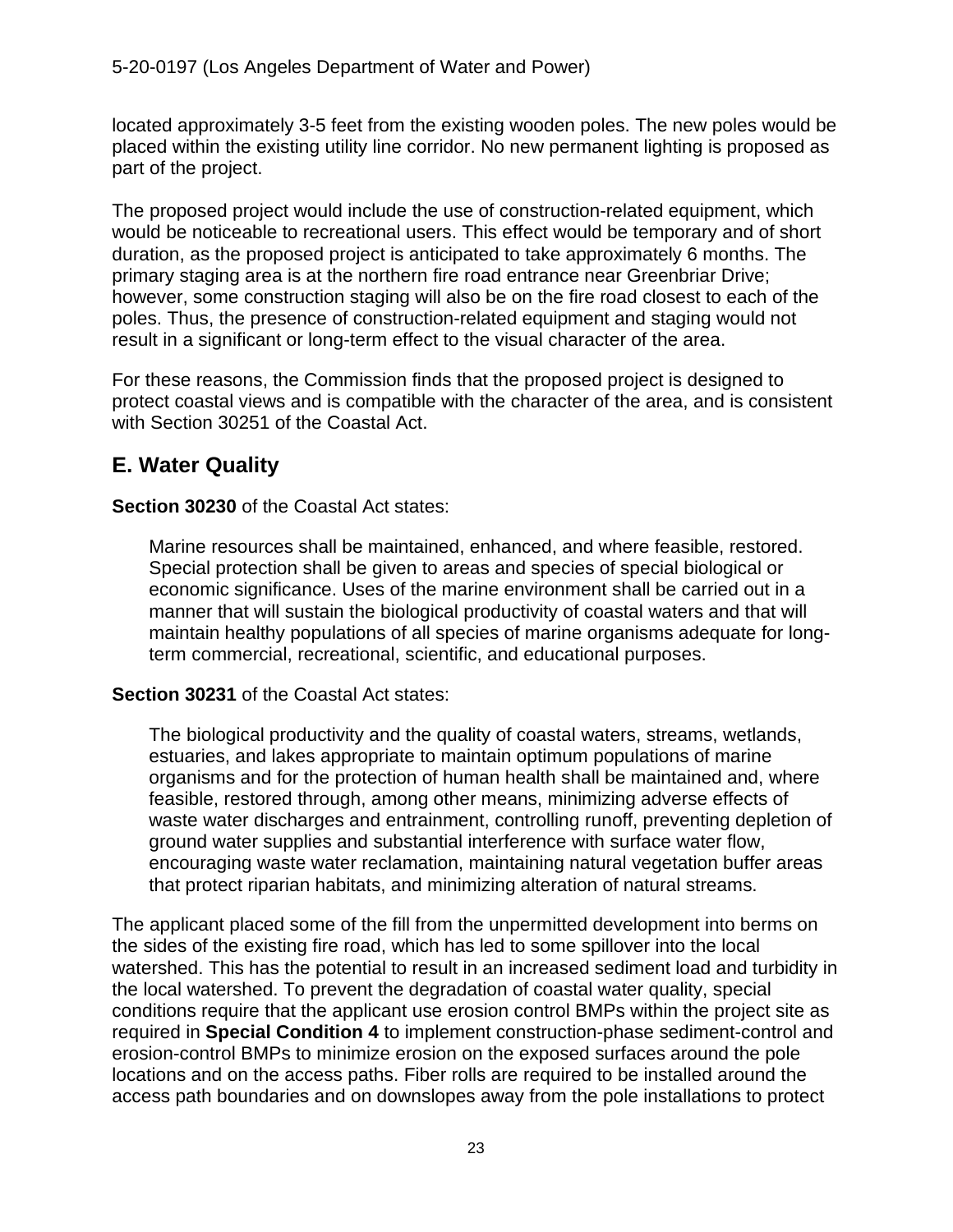against erosion. To prevent wildlife entanglement and plastic pollution, **Special Condition 4** also prohibits the applicant from using plastic netting during construction activities, allowing only 100% biodegradable (not photodegradable) natural fiber netting to be used.

The project uses a low impact strategy to remove and install all replaced steel poles. This strategy restricts the use of vehicles and construction equipment from disturbing the project-site and uses hand-crews to excavate the existing wooden poles and backfill the new poles. In addition, it is possible that the existing wooden poles may have been treated with creosote or other wood preservatives; therefore, removing the treated wood poles from the construction area could adversely impact the surrounding environment. Creosote-treated wood has potential to release polycyclic aromatic hydrocarbons (PAHs), which are toxic to water quality and can accumulate in sediment. Thus, to capture any treated wood debris and sawdust during pole removal, **Special Condition 4** also requires the applicant to capture/vacuum in-place any debris and sawdust from the potentially treated poles to prevent the degradation of water quality within the local watershed.

As conditioned, the proposed development is consistent with Sections 30230 and 30231 of the Coastal Act.

## <span id="page-23-0"></span>**F. Unpermitted Development**

Prior to submitting this permit, the applicant performed various acts of unpermitted development that were violations of the Coastal Act. In total the applicant, without authorization from this Commission, graded 9.15 acres of native habitat that the Commission found to be ESHA when issuing Consent Cease and Desist Order No. CCC-20-CD-03 and Consent Restoration Order No. CCC-20-RO-02 on November 4, 2020. Included in the 9.15 acres is 2.72 acres of BMV habitat and within the 2.72 acres is 1.61 acres of federally listed critical habit for the BMV. In total, 183 of the federally listed endangered species BMV were destroyed. The applicant performed two primary types of violations: expanding the Temescal Ridge Fire Road (fire road) and creating new access paths that crop out from Temescal Ridge Fire Road towards the distribution poles. While performing this grading the applicant destroyed the vegetation found on top of the soil, therefore the applicant removed "major vegetation" (as that term is used in the Coastal Act) from the subject site. The major vegetation the applicant removed is mainly coastal sage scrub and chaparral, which the Commission, as stated above, classified as ESHA in this area. Additionally, as a result of the grading activity described, a substantial amount of material was placed on the side of the fire road and the access paths. Due to the topography of the area, in some area, these built-up areas on the side of the road (or berms) were cast over the edge of the trail down the sides of the hills. This material (or spoil), further damaged vegetation downhill by crushing it. The spoil also has the potential to erode into the local watershed.

As stated above, the Commission resolved the applicant's Coastal Act liabilities when it issued Consent Cease and Desist Order No. CCC-20-CD-03 and Consent Restoration Order No. CCC-20-RO-02. Under those Consent Orders, the applicant agreed to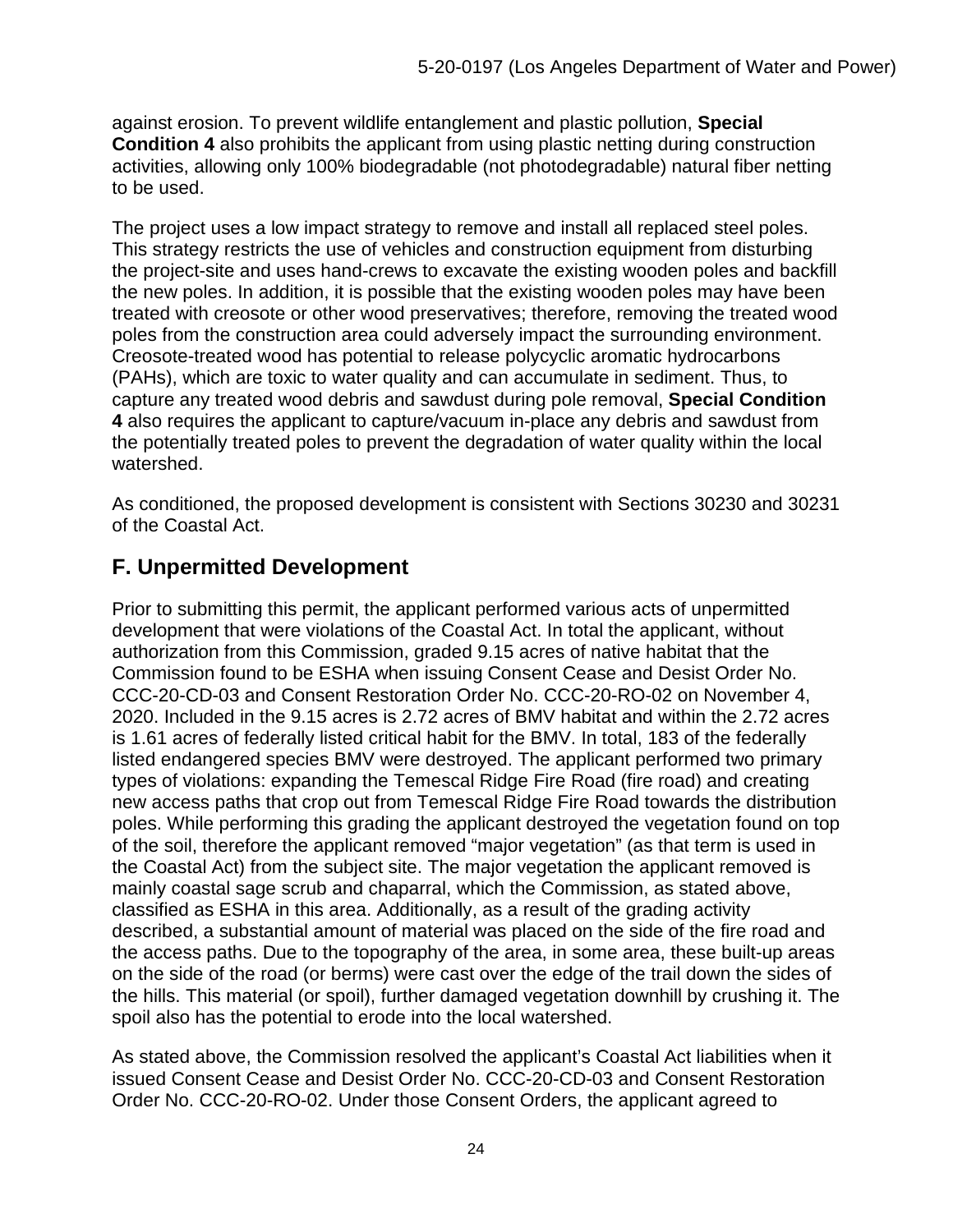restore all 9.15 acres of habitat on-site as well as 17.52 acres of sage scrub and chaparral habitat off-site (outside the Coastal Zone) and to pay monetary fees to both mitigate for the temporary loss of habitat as well as to resolve its Coastal Act liabilities. Additionally, Consent Cease and Desist Order No. CCC-20-CD-03 and Consent Restoration Order No. CCC-20-RO-02 required the applicant to apply for this permit requesting after-the-fact approval of some of the development.

Although development occurred prior to the submission of this permit application, consideration of this application by the Commission has been based solely upon the Chapter 3 policies of the Coastal Act. Commission review and action on this permit application does not constitute a waiver of any legal action with regard to the alleged violations nor does it constitute an admission as to the legality of any development undertaken on the subject sites without a coastal permit.

## <span id="page-24-0"></span>**G. Public Access and Recreation**

**Section 30210** of the Coastal Act states:

In carrying out the requirement of Section 4 of Article X of the California Constitution, maximum access, which shall be conspicuously posted, and recreational opportunities shall be provided for all the people consistent with public safety needs and the need to protect public rights, rights of private property owners, and natural resource areas from overuse.

**Section 30211** of the Coastal Act states:

Development shall not interfere with the public's right of access to the sea where acquired through use or legislative authorization, including, but not limited to, the use of dry sand and rocky coastal beaches to the first line of terrestrial vegetation.

The project site is located in the eastern portion of the Santa Monica Mountain range, inland of the Palisades Highlands community. Hiking and bicycling paths exist on the fire road as well as some of the access paths. Motor access through the area is restricted to Los Angeles County Fire Department, Topanga State Parks, and by LADWP. Pedestrian-only access is available from the south through Via Las Palmas Street (in Pacific Palisades). The applicant estimates that the proposed project will take approximately 6 months to complete. During construction, the primary staging area is located at the northern fire road entrance near Greenbriar Drive. Additionally, construction vehicles, equipment, and some materials are primarily staged within the existing fire road nearest to each pole location. For the safety of the public, the applicant contends that construction activities will temporarily affect public access for hikers and bikers while the poles are flown in via helicopters; however, public access will be restored immediately after.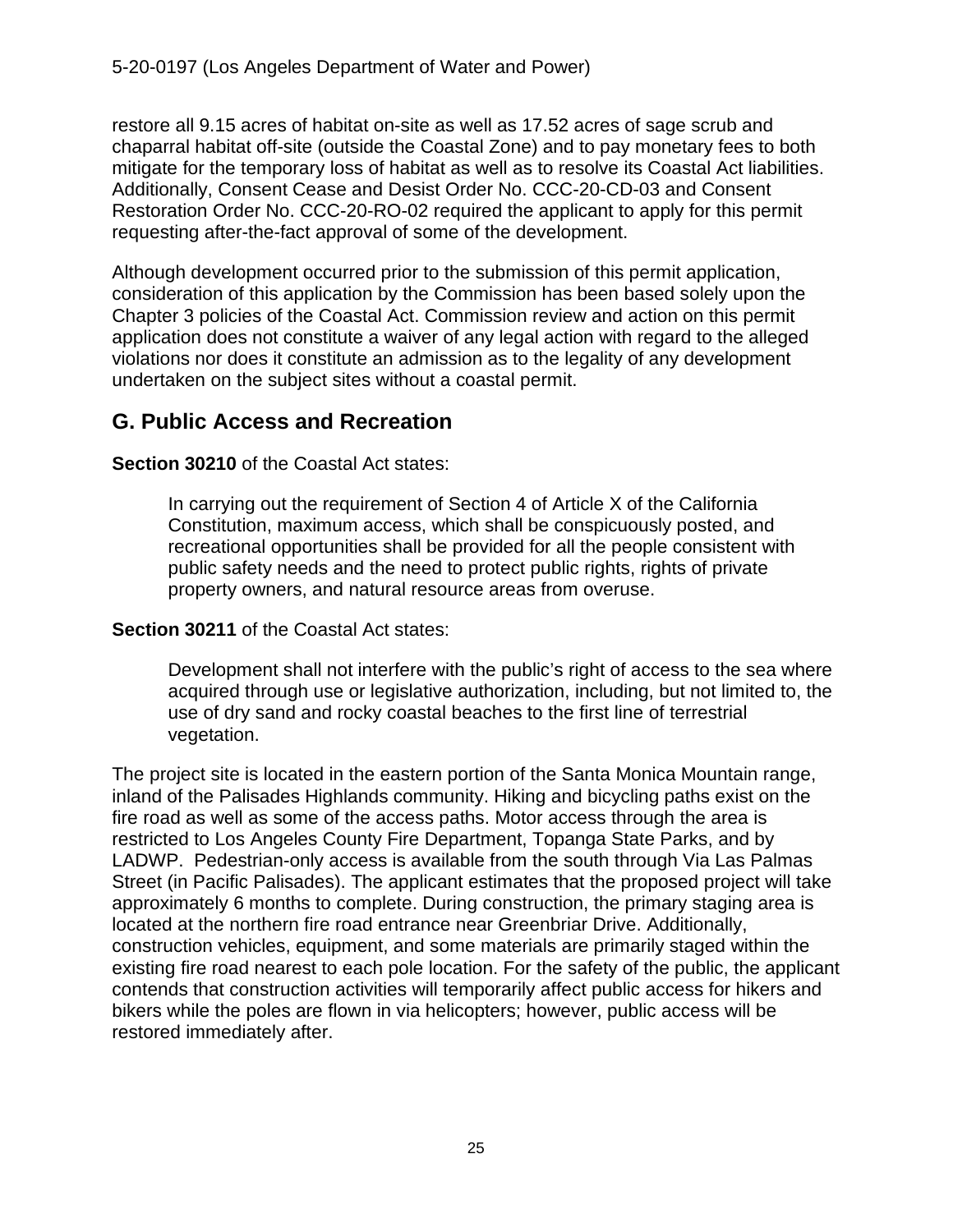The proposed development will not have a significant adverse impact on public access to the coast or to nearby recreational facilities and the proposed development conforms to Sections 30210 and 30211 of the Coastal Act.

## <span id="page-25-0"></span>**H. Local Coastal Program**

The Coastal Act required that the Commission consider the effect on a local coastal program when it approves a project. The Commission is prevented from approving projects that might prejudice the completion of local coastal program.

**Section 30604 (a)** of the Coastal Act states:

Prior to certification of the Local Coastal Program, a Coastal Development Permit shall be issued if the issuing agency, or the Commission on appeal, finds that the proposed development is in conformity with the provisions of Chapter 3 (commencing with Section 30200) of this division and that the permitted development will not prejudice the ability of the local government to prepare a local coastal program that is in conformity with the provisions of Chapter 3 (commencing with Section 30200).

In 1978, the Commission approved a work program for the preparation of Local Coastal Programs in a number of distinct neighborhoods (segments) in the City of Los Angeles. In the Pacific Palisades, issues identified included public recreation, preservation of mountain and hillside lands, and grading and geologic stability. Geologic stability was one of the primary issues because of the number of landslides that had occurred in the sixties and early seventies.

The City has submitted five Land Use Plans (LUP) for Commission review and the Commission has certified three (Playa Vista, San Pedro, and Venice), though the Playa Vista LUP was not accepted by the City. However, the City has not prepared a Land Use Plan for Pacific Palisades. In the early 1970s, a general plan update for the Pacific Palisades had just been completed. When the City began the LUP process in 1978, with the exception of two tracts (a 1200-acre and 300-acre tract of land) that were then undergoing subdivision approval, all private lands in the community were subdivided and built out. The Commission's approval of those tracts in 1980 meant that no major planning decisions remained in the Pacific Palisades. The tracts were approved on appeal by the Commission: A-381-78 (Headlands) and A-390-78 (AMH). Consequently, the City concentrated its efforts on communities that were rapidly changing and subject to development pressure and controversy, such as Venice, Airport Dunes, Playa Vista, San Pedro, and Playa del Rey. To date, the City of Los Angeles has six LCP segments, all of which are uncertified.

With the proposed conditions that address, habitat protection and water quality related to the project and the general area, approval of the proposed development will not prejudice the City's ability to prepare a local coastal program in conformity with Chapter 3 of the Coastal Act. The Commission, therefore, finds that the proposed project is consistent with the provisions of Section 30604(a) of the Coastal Act.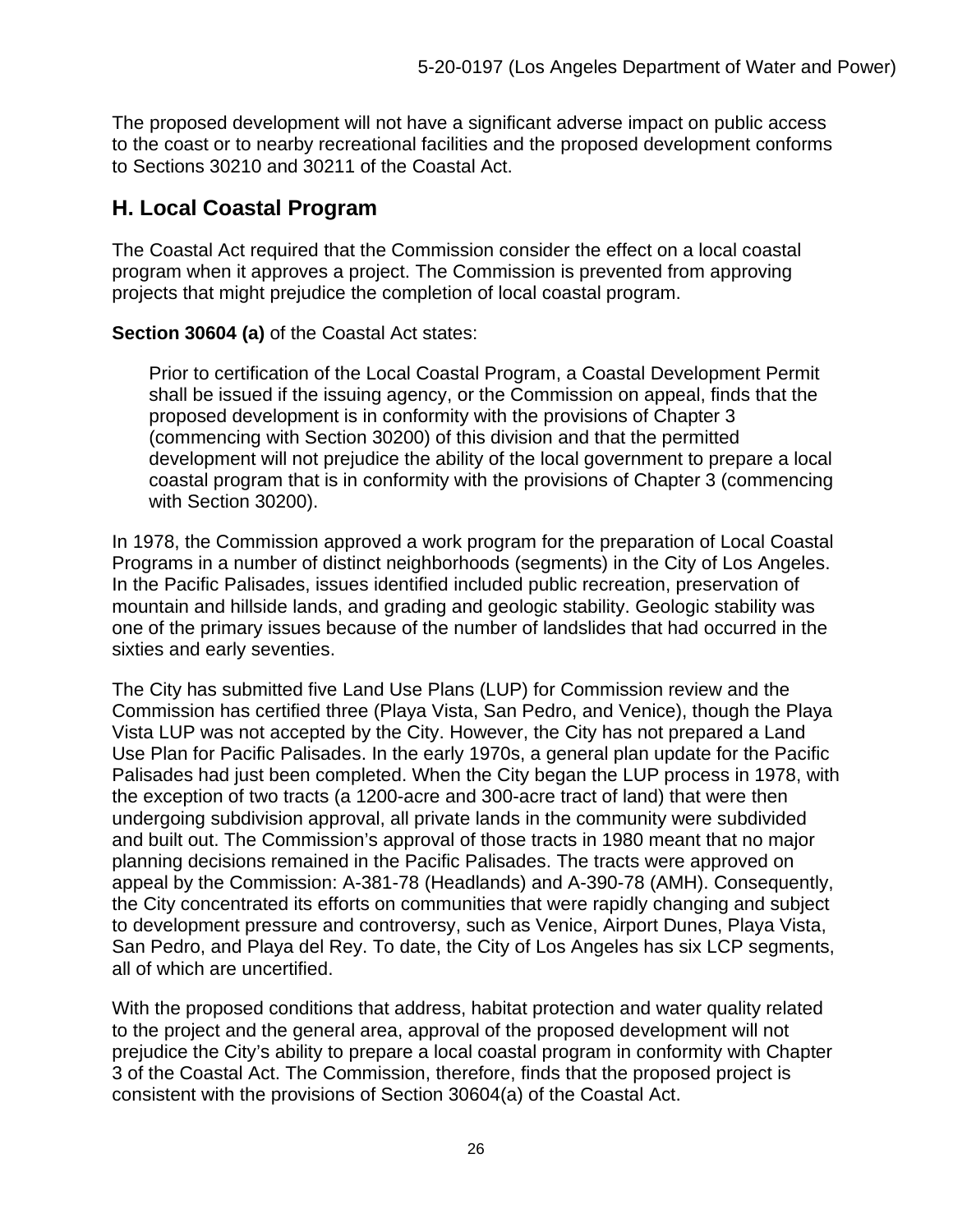## <span id="page-26-0"></span>**I. California Environmental Quality Act**

Section 13096 of the Commission's administrative regulations requires Commission approval of CDP applications to be supported by a finding showing the application, as modified by any conditions of approval, to be consistent with any applicable requirements of the California Environmental Quality Act ("CEQA"). Section 21080.5(d)(2)(A) of CEQA prohibits approval of a proposed development if there are feasible alternatives or feasible mitigation measures available that would substantially lessen any significant impacts that the activity may have on the environment.

The Coastal Commission's review and approval of land use proposals has been certified by the Secretary of the Natural Resources Agency as the functional equivalent of environmental review under CEQA (14 Cal. Code of Regs. § 15251(c)). The preceding findings of this staff report, incorporated herein by reference, disclose the relevant coastal resource impacts of the proposed project. The Commission has imposed special conditions to minimize temporary and permanent impacts to environmentally sensitive habitat areas and water quality. The applicant has demonstrated that the project will minimize adverse impacts to water quality and biological resources. The Commission finds that the proposed project, as conditioned, is consistent with the requirements of the Coastal Act and CEQA.

As conditioned, there are no feasible alternatives or additional feasible mitigation measures available that would substantially lessen any significant adverse effect that the activity may have on the environment. Therefore, the Commission finds that the proposed project, as conditioned to mitigate the identified impacts, is the least environmentally damaging feasible alternative and can be found consistent with the requirements of the Coastal Act to conform to CEQA.